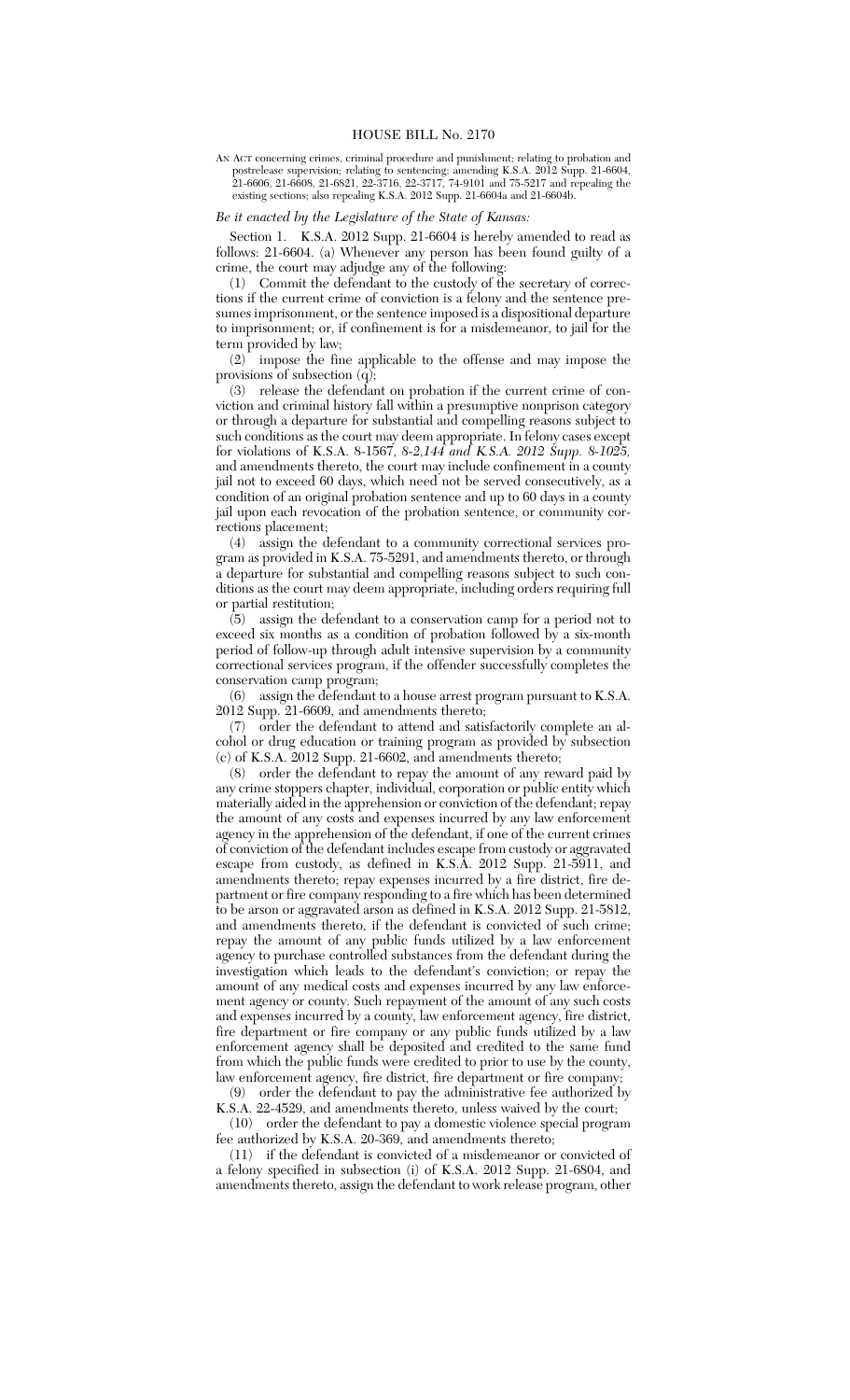than a program at a correctional institution under the control of the secretary of corrections as defined in K.S.A. 75-5202, and amendments thereto, provided such work release program requires such defendant to return to confinement at the end of each day in the work release program. On a second *or subsequent* conviction of K.S.A. 8-1567, and amendments thereto, an offender placed into a work release program must serve a total of 120 hours of confinement. Such 120 hours of confinement shall be a period of at least 48 consecutive hours of imprisonment followed by confinement hours at the end of and continuing to the beginning of the offender's work day. On a third or subsequent conviction of K.S.A. 8- 1567, and amendments thereto, an offender placed into a work release program must serve a total of 240 hours of confinement. Such 240 hours of confinement shall be a period of at least 48 consecutive hours of imprisonment followed by confinement hours at the end of and continuing to the beginning of the offender's work day *shall serve the total number of hours of confinement mandated by that section*;

(12) order the defendant to pay the full amount of unpaid costs associated with the conditions of release of the appearance bond under K.S.A. 22-2802, and amendments thereto;

(13) impose any appropriate combination of  $(1)$ ,  $(2)$ ,  $(3)$ ,  $(4)$ ,  $(5)$ ,  $(6)$ ,  $(7), (8), (9), (10), (11)$  and  $(12)$ ; or

(14) suspend imposition of sentence in misdemeanor cases.

(b) (1) In addition to or in lieu of any of the above, the court shall order the defendant to pay restitution, which shall include, but not be limited to, damage or loss caused by the defendant's crime, unless the court finds compelling circumstances which would render a plan of restitution unworkable. In regard to a violation of K.S.A. 2012 Supp. 21- 6107, and amendments thereto, such damage or loss shall include, but not be limited to, attorney fees and costs incurred to repair the credit history or rating of the person whose personal identification documents were obtained and used in violation of such section, and to satisfy a debt, lien or other obligation incurred by the person whose personal identification documents were obtained and used in violation of such section. If the court finds a plan of restitution unworkable, the court shall state on the record in detail the reasons therefor.

(2) If the court orders restitution, the restitution shall be a judgment against the defendant which may be collected by the court by garnishment or other execution as on judgments in civil cases. If, after 60 days from the date restitution is ordered by the court, a defendant is found to be in noncompliance with the plan established by the court for payment of restitution, and the victim to whom restitution is ordered paid has not initiated proceedings in accordance with K.S.A. 60-4301 et seq., and amendments thereto, the court shall assign an agent procured by the attorney general pursuant to K.S.A. 75-719, and amendments thereto, to collect the restitution on behalf of the victim. The chief judge of each judicial district may assign such cases to an appropriate division of the court for the conduct of civil collection proceedings.

(c) In addition to or in lieu of any of the above, the court shall order the defendant to submit to and complete an alcohol and drug evaluation, and pay a fee therefor, when required by subsection (d) of K.S.A. 2012 Supp. 21-6602, and amendments thereto.

 $\overline{d}$  In addition to any of the above, the court shall order the defendant to reimburse the county general fund for all or a part of the expenditures by the county to provide counsel and other defense services to the defendant. Any such reimbursement to the county shall be paid only after any order for restitution has been paid in full. In determining the amount and method of payment of such sum, the court shall take account of the financial resources of the defendant and the nature of the burden that payment of such sum will impose. A defendant who has been required to pay such sum and who is not willfully in default in the payment thereof may at any time petition the court which sentenced the defendant to waive payment of such sum or any unpaid portion thereof. If it appears to the satisfaction of the court that payment of the amount due will impose manifest hardship on the defendant or the defendant's immediate family, the court may waive payment of all or part of the amount due or modify the method of payment.

(e) In releasing a defendant on probation, the court shall direct that the defendant be under the supervision of a court services officer. If the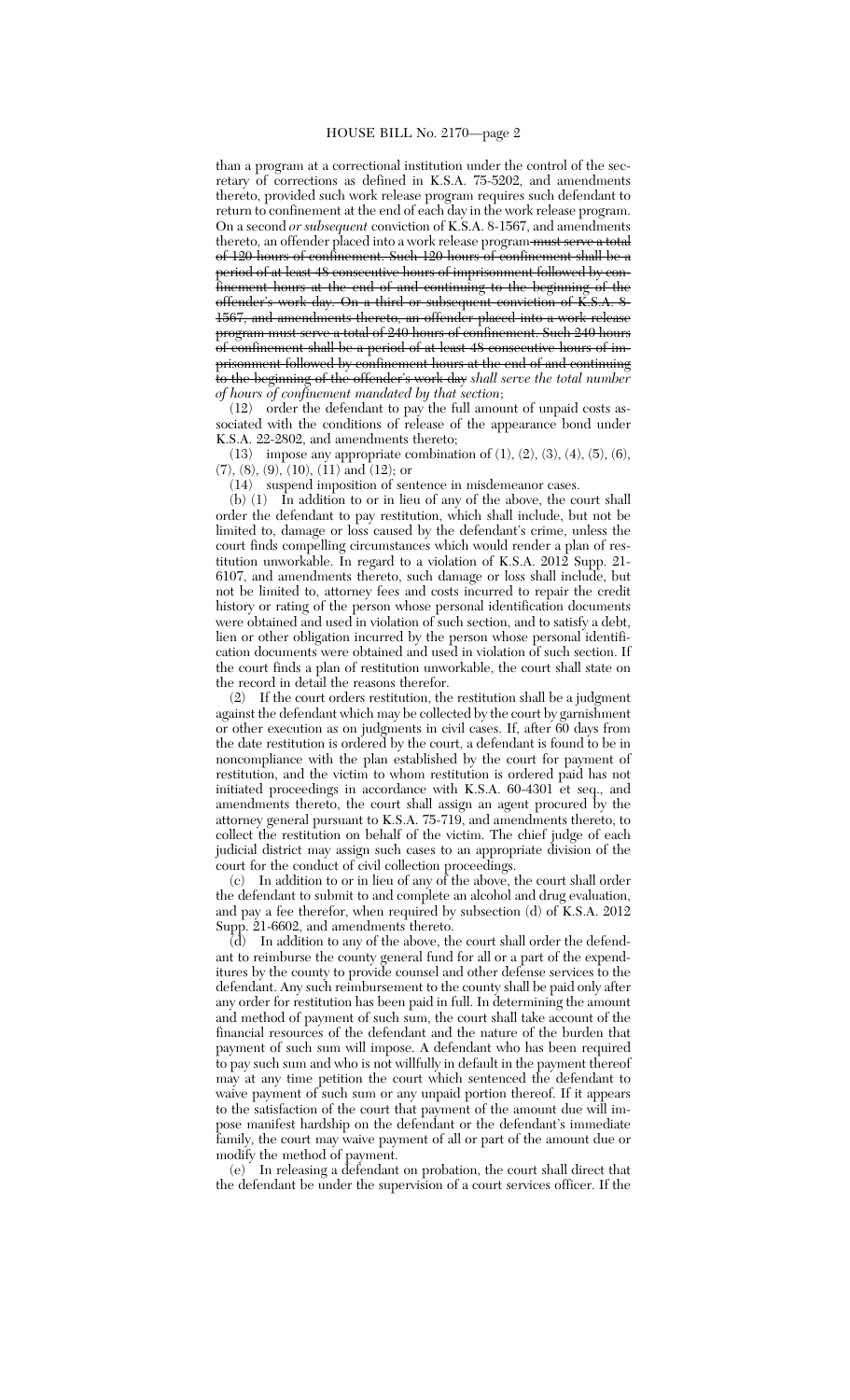court commits the defendant to the custody of the secretary of corrections or to jail, the court may specify in its order the amount of restitution to be paid and the person to whom it shall be paid if restitution is later ordered as a condition of parole, conditional release or postrelease supervision.

(f) (1) When a new felony is committed while the offender is incarcerated and serving a sentence for a felony, or while the offender is on probation, assignment to a community correctional services program, parole, conditional release or postrelease supervision for a felony, a new sentence shall be imposed pursuant to the consecutive sentencing requirements *consecutively pursuant to the provisions* of K.S.A. 2012 Supp. 21-6606, and amendments thereto, and the court may sentence the offender to imprisonment for the new conviction, even when the new crime of conviction otherwise presumes a nonprison sentence. In this event, imposition of a prison sentence for the new crime does not constitute a departure.

(2) *When a new felony is committed during a period of time during which the defendant would have been on probation, assignment to a community correctional services program, parole, conditional release or postrelease supervision for a felony had the defendant not been granted release by the court pursuant to subsection (d) of K.S.A. 2012 Supp. 21-6608, and amendments thereto, or the prisoner review board pursuant to K.S.A. 22-3717, and amendments thereto, the court may sentence the offender to imprisonment for the new conviction, even when the new crime of conviction otherwise presumes a nonprison sentence. In this event, imposition of a prison sentence for the new crime does not constitute a departure.*

*(3)* When a new felony is committed while the offender is incarcerated in a juvenile correctional facility pursuant to K.S.A. 38-1671, prior to its repeal, or K.S.A. 2012 Supp. 38-2373, and amendments thereto, for an offense, which if committed by an adult would constitute the commission of a felony, upon conviction, the court shall sentence the offender to imprisonment for the new conviction, even when the new crime of conviction otherwise presumes a nonprison sentence. In this event, imposition of a prison sentence for the new crime does not constitute a departure. The conviction shall operate as a full and complete discharge from any obligations, except for an order of restitution, imposed on the offender arising from the offense for which the offender was committed to a juvenile correctional facility.

 $\left(\frac{3}{4}\right)$  When a new felony is committed while the offender is on release for a felony pursuant to the provisions of article 28 of chapter 22 of the Kansas Statutes Annotated, and amendments thereto, or similar provisions of the laws of another jurisdiction, a new sentence may be imposed pursuant to the consecutive sentencing requirements of K.S.A. 2012 Supp. 21-6606, and amendments thereto, *consecutively pursuant to the provisions of K.S.A. 2012 Supp. 21-6606, and amendments thereto,* and the court may sentence the offender to imprisonment for the new conviction, even when the new crime of conviction otherwise presumes a nonprison sentence. In this event, imposition of a prison sentence for the new crime does not constitute a departure.

(g) Prior to imposing a dispositional departure for a defendant whose offense is classified in the presumptive nonprison grid block of either sentencing guideline grid, prior to sentencing a defendant to incarceration whose offense is classified in grid blocks 5-H, 5-I or 6-G of the sentencing guidelines grid for nondrug crimes, in grid blocks 3-E, 3-F, 3-G, 3-H or 3-I of the sentencing guidelines grid for drug crimes committed prior to July 1, 2012, or in grid blocks  $4-\widetilde{E}$ ,  $4-\overline{F}$ ,  $4-\overline{G}$ ,  $4-\overline{H}$  or  $4-\overline{I}$  of the sentencing guidelines grid for drug crimes committed on or after July 1, 2012, prior to sentencing a defendant to incarceration whose offense is classified in grid blocks 4-E or 4-F of the sentencing guidelines grid for drug crimes committed prior to July 1, 2012, or in grid blocks 5-C, 5-D, 5-E or 5-F of the sentencing guidelines grid for drug crimes committed on or after July 1, 2012, and whose offense does not meet the requirements of K.S.A. 2012 Supp. 21-6824, and amendments thereto, prior to revocation of a nonprison sanction of a defendant whose offense is classified in grid blocks 4-E or 4-F of the sentencing guidelines grid for drug crimes committed prior to July 1, 2012, or in grid blocks 5-C, 5-D, 5-E or 5-F of the sentencing guidelines grid for drug crimes committed on or after July 1,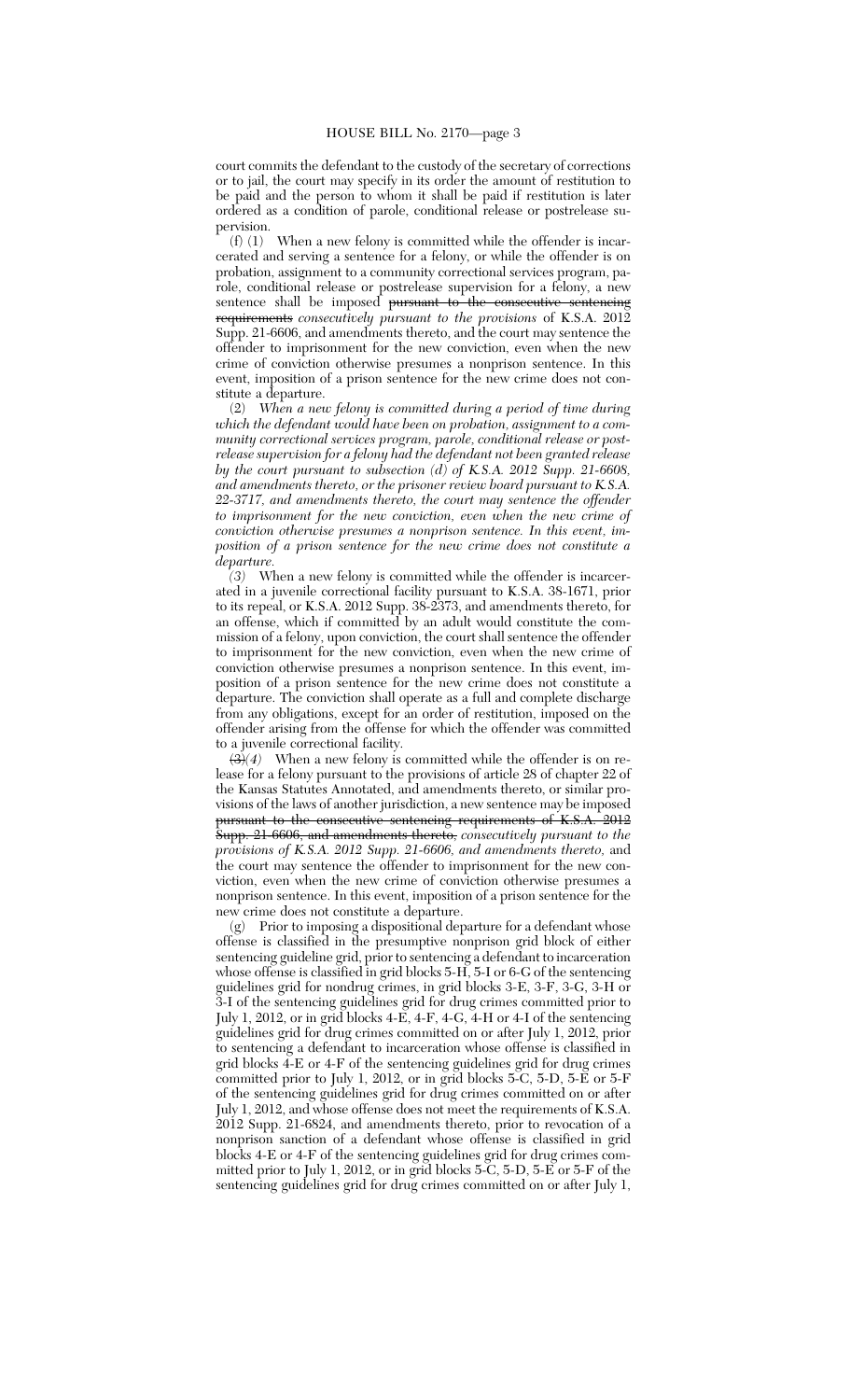2012, and whose offense does not meet the requirements of K.S.A. 2012 Supp. 21-6824, and amendments thereto, or prior to revocation of a nonprison sanction of a defendant whose offense is classified in the presumptive nonprison grid block of either sentencing guideline grid or grid blocks 5-H, 5-I or 6-G of the sentencing guidelines grid for nondrug crimes, in grid blocks 3-E, 3-F, 3-G, 3-H or 3-I of the sentencing guidelines grid for drug crimes committed prior to July 1, 2012, or in grid blocks 4-E, 4-F, 4-G, 4-H or 4-I of the sentencing guidelines grid for drug crimes committed on or after July 1, 2012, the court shall consider placement of the defendant in the Labette correctional conservation camp, conservation camps established by the secretary of corrections pursuant to K.S.A. 75-52,127, and amendment *amendments* thereto, or a community intermediate sanction center. Pursuant to this subsection the defendant shall not be sentenced to imprisonment if space is available in a conservation camp or community intermediate sanction center and the defendant meets all of the conservation camp's or community intermediate sanction center's placement criteria unless the court states on the record the reasons for not placing the defendant in a conservation camp or community intermediate sanction center.

(h) In committing a defendant to the custody of the secretary of corrections, the court shall fix a term of confinement within the limits provided by law. In those cases where the law does not fix a term of confinement for the crime for which the defendant was convicted, the court shall fix the term of such confinement.

In addition to any of the above, the court shall order the defendant to reimburse the state general fund for all or part of the expenditures by the state board of indigents' defense services to provide counsel and other defense services to the defendant. In determining the amount and method of payment of such sum, the court shall take account of the financial resources of the defendant and the nature of the burden that payment of such sum will impose. A defendant who has been required to pay such sum and who is not willfully in default in the payment thereof may at any time petition the court which sentenced the defendant to waive payment of such sum or any unpaid portion thereof. If it appears to the satisfaction of the court that payment of the amount due will impose manifest hardship on the defendant or the defendant's immediate family, the court may waive payment of all or part of the amount due or modify the method of payment. The amount of attorney fees to be included in the court order for reimbursement shall be the amount claimed by appointed counsel on the payment voucher for indigents' defense services or the amount prescribed by the board of indigents' defense services reimbursement tables as provided in K.S.A. 22-4522, and amendments thereto, whichever is less.

(j) This section shall not deprive the court of any authority conferred by any other Kansas statute to decree a forfeiture of property, suspend or cancel a license, remove a person from office or impose any other civil penalty as a result of conviction of crime.

(k) An application for or acceptance of probation or assignment to a community correctional services program shall not constitute an acquiescence in the judgment for purpose of appeal, and any convicted person may appeal from such conviction, as provided by law, without regard to whether such person has applied for probation, suspended sentence or assignment to a community correctional services program.

(l) The secretary of corrections is authorized to make direct placement to the Labette correctional conservation camp or a conservation camp established by the secretary pursuant to K.S.A. 75-52,127, and amendments thereto, of an inmate sentenced to the secretary's custody if the inmate:

(1) Has been sentenced to the secretary for a probation revocation, as a departure from the presumptive nonimprisonment grid block of either sentencing grid, for an offense which is classified in grid blocks 5- H, 5-I or 6-G of the sentencing guidelines grid for nondrug crimes, in grid blocks 3-E, 3-F, 3-G, 3-H or 3-I of the sentencing guidelines grid for drug crimes committed prior to July 1, 2012, in grid blocks 4-E, 4-F, 4-G, 4-H or 4-I of the sentencing guidelines grid for drug crimes committed on or after July 1, 2012, or for an offense which is classified in grid blocks 4-E or 4-F of the sentencing guidelines grid for drug crimes committed prior to July 1, 2012, or in grid blocks 5-C, 5-D, 5-E or 5-F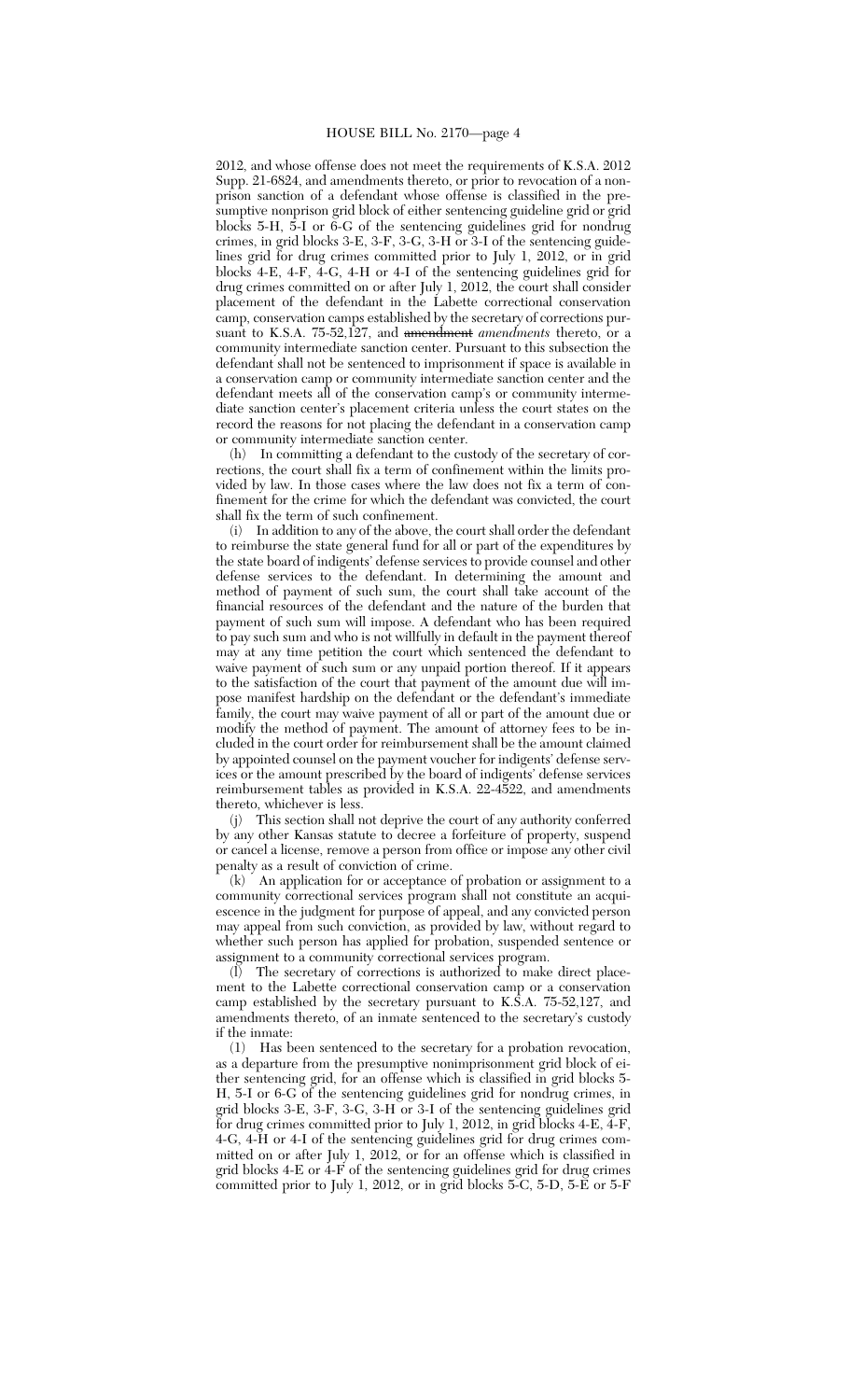of the sentencing guidelines grid for drug crimes committed on or after July 1, 2012, and such offense does not meet the requirements of K.S.A. 2012 Supp. 21-6824, and amendments thereto; and

(2) otherwise meets admission criteria of the camp.

If the inmate successfully completes a conservation camp program, the secretary of corrections shall report such completion to the sentencing court and the county or district attorney. The inmate shall then be assigned by the court to six months of follow-up supervision conducted by the appropriate community corrections services program. The court may also order that supervision continue thereafter for the length of time authorized by K.S.A. 2012 Supp. 21-6608, and amendments thereto.

(m) When it is provided by law that a person shall be sentenced pursuant to K.S.A. 1993 Supp. 21-4628, prior to its repeal, the provisions of this section shall not apply.

(n) *(1)* Except as provided by subsection (f) of K.S.A. 2012 Supp. 21- 6805, and amendments thereto, in addition to any of the above, for felony violations of K.S.A. 2012 Supp. 21-5706, and amendments thereto, the court shall require the defendant who meets the requirements established in K.S.A. 2012 Supp. 21-6824, and amendments thereto, to participate in a certified drug abuse treatment program, as provided in K.S.A. 2012 Supp. 75-52,144, and amendments thereto, including, but not limited to, an approved after-care plan. *The amount of time spent participating in such program shall not be credited as service on the underlying prison sentence.*

*(2)* If the defendant fails to participate in or has a pattern of intentional conduct that demonstrates the defendant's refusal to comply with or participate in the treatment program, as established by judicial finding, the defendant shall be subject to revocation of probation and *sanction or revocation pursuant to the provisions of K.S.A. 22-3716, and amendments thereto. If the defendant's probation is revoked,* the defendant shall serve the underlying prison sentence as established in K.S.A. 2012 Supp. 21- 6805, and amendments thereto.

*(A) Except as provided in subsection (n)(2)(B),* for those offenders who are convicted on or after July 1, 2003, *but prior to July 1, 2013,* upon completion of the underlying prison sentence, the offender shall not be subject to a period of postrelease supervision. The amount of time spent participating in such program shall not be credited as service on the underlying prison sentence.

*(B) Offenders whose crime of conviction was committed on or after July 1, 2013, and whose probation is revoked pursuant to subsection (c) of K.S.A. 22-3716, and amendments thereto, or whose underlying prison term expires while serving a sanction pursuant to subsection (c)(1)(C) or (c)(1)(D) of K.S.A. 22-3716, and amendments thereto, shall serve a period of postrelease supervision upon the completion of the underlying prison term.*

(o) (1) Except as provided in paragraph (3), in addition to any other penalty or disposition imposed by law, upon a conviction for unlawful possession of a controlled substance or controlled substance analog in violation of K.S.A. 2012 Supp. 21-5706, and amendments thereto, in which the trier of fact makes a finding that the unlawful possession occurred while transporting the controlled substance or controlled substance analog in any vehicle upon a highway or street, the offender's driver's license or privilege to operate a motor vehicle on the streets and highways of this state shall be suspended for one year.

(2) Upon suspension of a license pursuant to this subsection, the court shall require the person to surrender the license to the court, which shall transmit the license to the division of motor vehicles of the department of revenue, to be retained until the period of suspension expires. At that time, the licensee may apply to the division for return of the license. If the license has expired, the person may apply for a new license, which shall be issued promptly upon payment of the proper fee and satisfaction of other conditions established by law for obtaining a license unless another suspension or revocation of the person's privilege to operate a motor vehicle is in effect.

(3) (A) In lieu of suspending the driver's license or privilege to operate a motor vehicle on the highways of this state of any person as provided in paragraph (1), the judge of the court in which such person was convicted may enter an order which places conditions on such person's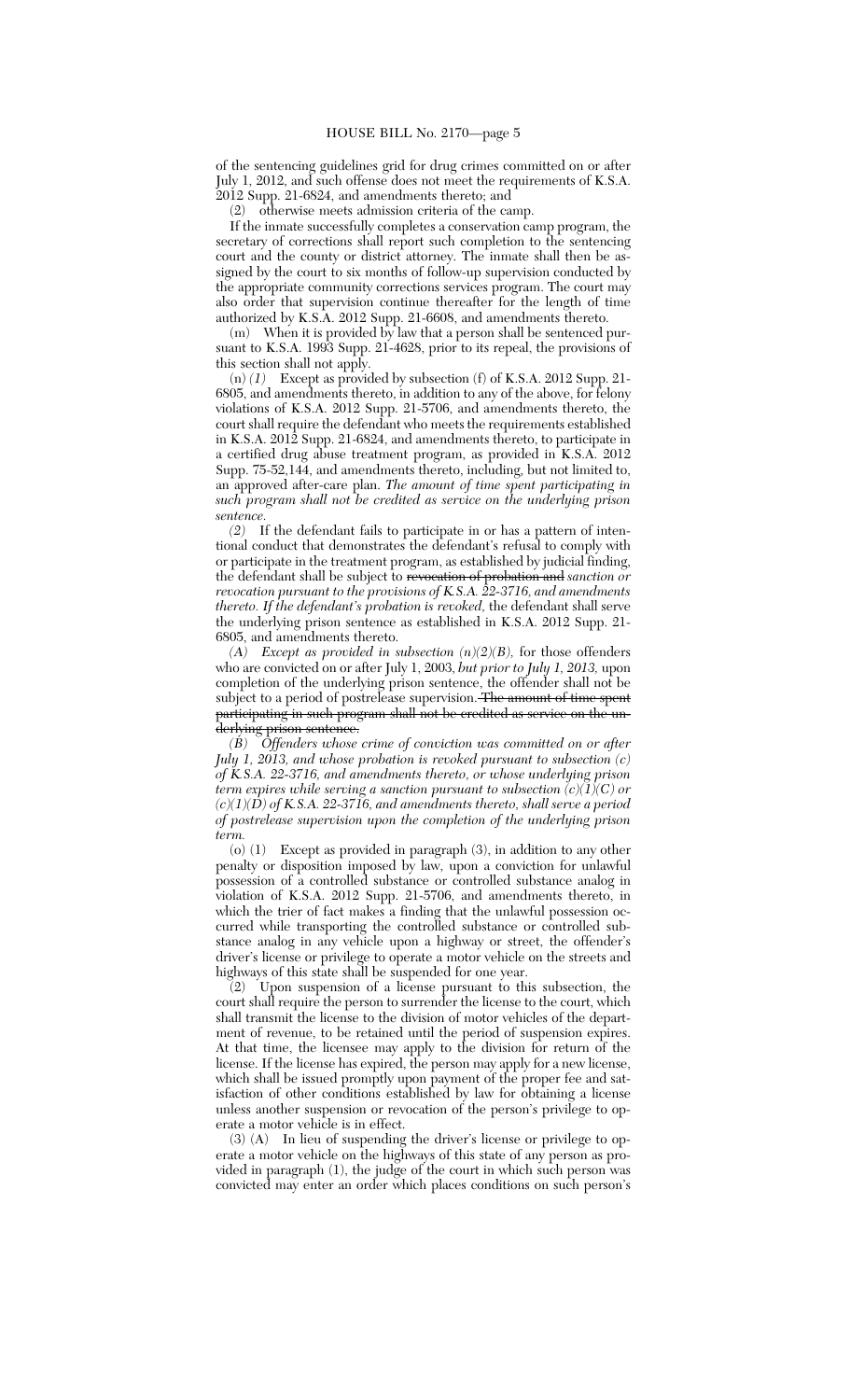privilege of operating a motor vehicle on the highways of this state, a certified copy of which such person shall be required to carry any time such person is operating a motor vehicle on the highways of this state. Any such order shall prescribe the duration of the conditions imposed, which in no event shall be for a period of more than one year.

(B) Upon entering an order restricting a person's license hereunder, the judge shall require such person to surrender such person's driver's license to the judge who shall cause it to be transmitted to the division of vehicles, together with a copy of the order. Upon receipt thereof, the division of vehicles shall issue without charge a driver's license which shall indicate on its face that conditions have been imposed on such person's privilege of operating a motor vehicle and that a certified copy of the order imposing such conditions is required to be carried by the person for whom the license was issued any time such person is operating a motor vehicle on the highways of this state. If the person convicted is a nonresident, the judge shall cause a copy of the order to be transmitted to the division and the division shall forward a copy of it to the motor vehicle administrator of such person's state of residence. Such judge shall furnish to any person whose driver's license has had conditions imposed on it under this paragraph a copy of the order, which shall be recognized as a valid Kansas driver's license until such time as the division shall issue the restricted license provided for in this paragraph.

(C) Upon expiration of the period of time for which conditions are imposed pursuant to this subsection, the licensee may apply to the division for the return of the license previously surrendered by such licensee. In the event such license has expired, such person may apply to the division for a new license, which shall be issued immediately by the division upon payment of the proper fee and satisfaction of the other conditions established by law, unless such person's privilege to operate a motor vehicle on the highways of this state has been suspended or revoked prior thereto. If any person shall violate any of the conditions imposed under this paragraph, such person's driver's license or privilege to operate a motor vehicle on the highways of this state shall be revoked for a period of not less than 60 days nor more than one year by the judge of the court in which such person is convicted of violating such conditions.

(4) As used in this subsection, ''highway'' and ''street'' mean the same as in K.S.A. 8-1424 and 8-1473, and amendments thereto.

(p) In addition to any of the above, for any criminal offense that includes the domestic violence designation pursuant to K.S.A. 2012 Supp. 22-4616, and amendments thereto, the court shall require the defendant to*: (1)* Undergo a domestic violence offender assessment *conducted by a certified batterer intervention program;* and *(2)* follow all recommendations *made by such program,* unless otherwise ordered by the court or the department of corrections. The court may order a domestic violence offender assessment and any other evaluation prior to sentencing if the assessment or evaluation would assist the court in determining an appropriate sentence. The entity completing the assessment or evaluation shall provide the assessment or evaluation and recommendations to the court and the court shall provide the domestic violence offender assessment and any other evaluation to any entity responsible for supervising such defendant. A defendant ordered to undergo a domestic violence offender assessment shall be required to pay for the assessment and, unless otherwise ordered by the court or the department of corrections, for completion of all recommendations.

(q) In imposing a fine, the court may authorize the payment thereof in installments. In lieu of payment of any fine imposed, the court may order that the person perform community service specified by the court. The person shall receive a credit on the fine imposed in an amount equal to \$5 for each full hour spent by the person in the specified community service. The community service ordered by the court shall be required to be performed by the later of one year after the fine is imposed or one year after release from imprisonment or jail, or by an earlier date specified by the court. If by the required date the person performs an insufficient amount of community service to reduce to zero the portion of the fine required to be paid by the person, the remaining balance shall become due on that date. If conditional reduction of any fine is rescinded by the court for any reason, then pursuant to the court's order the person may be ordered to perform community service by one year after the date of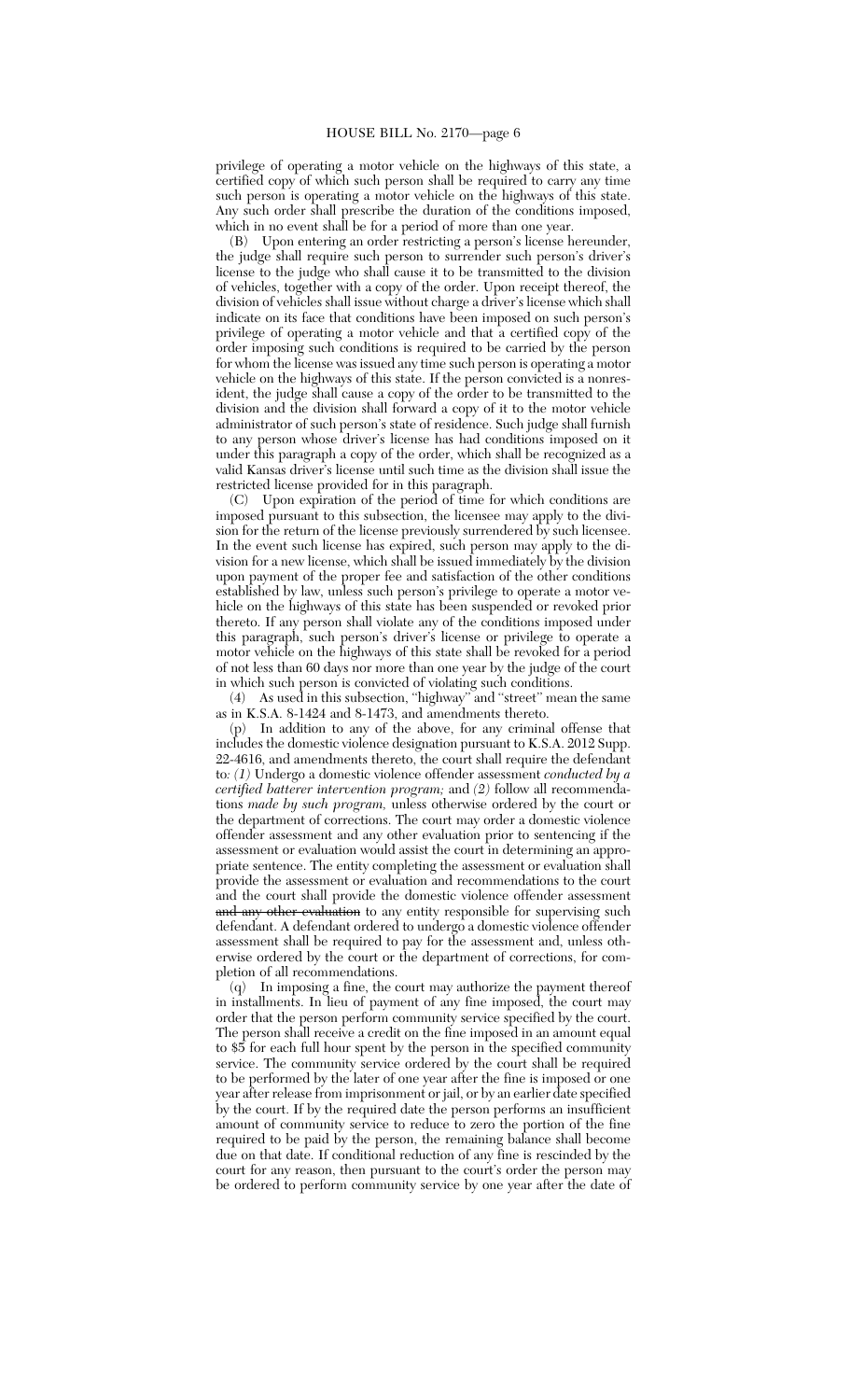such rescission or by an earlier date specified by the court. If by the required date the person performs an insufficient amount of community service to reduce to zero the portion of the fine required to be paid by the person, the remaining balance of the fine shall become due on that date. All credits for community service shall be subject to review and approval by the court.

(r) In addition to any other penalty or disposition imposed by law, for any defendant sentenced to imprisonment pursuant to K.S.A. 21-4643, prior to its repeal, or K.S.A. 2012 Supp. 21-6627, and amendments thereto, for crimes committed on or after July 1, 2006, the court shall order that the defendant be electronically monitored upon release from imprisonment for the duration of the defendant's natural life and that the defendant shall reimburse the state for all or part of the cost of such monitoring as determined by the prisoner review board.

*(s) Whenever the court has released the defendant on probation pursuant to subsection (a)(3), the defendant's supervising court services officer, with the concurrence of the chief court services officer, may impose the violation sanctions as provided in subsection*  $(c)(I)(B)$  *of KS.A. 22-3716, and amendments thereto, without further order of the court, unless:*

*(1) The court has specifically withheld this authority in its sentencing order; or*

*(2) the defendant, after being apprised of the right to a revocation hearing before the court pursuant to subsection (b) of K.S.A. 22-3716, and amendments thereto, refuses to waive such right.*

*(t) Whenever the court has assigned the defendant to a community correctional services program pursuant to subsection (a)(4), the defendant's community corrections officer, with the concurrence of the community corrections director, may impose the violation sanctions as provided in subsection (c)(1)(B) of K.S.A. 22-3716, and amendments thereto, without further order of the court unless:*

*(1) The court has specifically withheld this authority in its sentencing order; or*

*(2) the defendant, after being apprised of the right to a revocation hearing before the court pursuant to subsection (b) of K.S.A. 22-3716, and amendments thereto, refuses to waive such right.*

Sec. 2. K.S.A. 2012 Supp. 21-6606 is hereby amended to read as follows: 21-6606. (a) When separate sentences of imprisonment for different crimes are imposed on a defendant on the same date, including sentences for crimes for which suspended sentences, probation or assignment to a community correctional services program have been revoked, such sentences shall run concurrently or consecutively as the court directs. Whenever the record is silent as to the manner in which two or more sentences imposed at the same time shall be served, they shall be served concurrently, except as *otherwise* provided in subsections (c), (d) and (e).

(b) Any person who is convicted and sentenced for a crime committed while on probation, assignment to a community correctional services program, parole or conditional release for a misdemeanor shall serve the sentence concurrently with or consecutively to the term or terms under which the person was on probation, assigned to a community correctional services program or on parole or conditional release, as the court directs.

(c) Any person who is convicted and sentenced for a crime committed while on probation, assigned to a community correctional services program, on parole, on conditional release or on postrelease supervision for a felony shall serve the sentence consecutively to the term or terms under which the person was on probation, assigned to a community correctional services program or on parole or conditional release.

(d) Any person who is convicted and sentenced for a crime committed while on release for a felony pursuant to article 28 of chapter 22 of the Kansas Statutes Annotated, and amendments thereto, shall serve the sentence consecutively to the term or terms under which the person was released. *Any person who is convicted and sentenced for a crime committed while on probation, assigned to a community correctional services program, on parole, on conditional release or on postrelease supervision for a felony shall serve the sentence consecutively to the term or terms under which the person was on probation, assigned to a community correctional services program or on parole or conditional release.*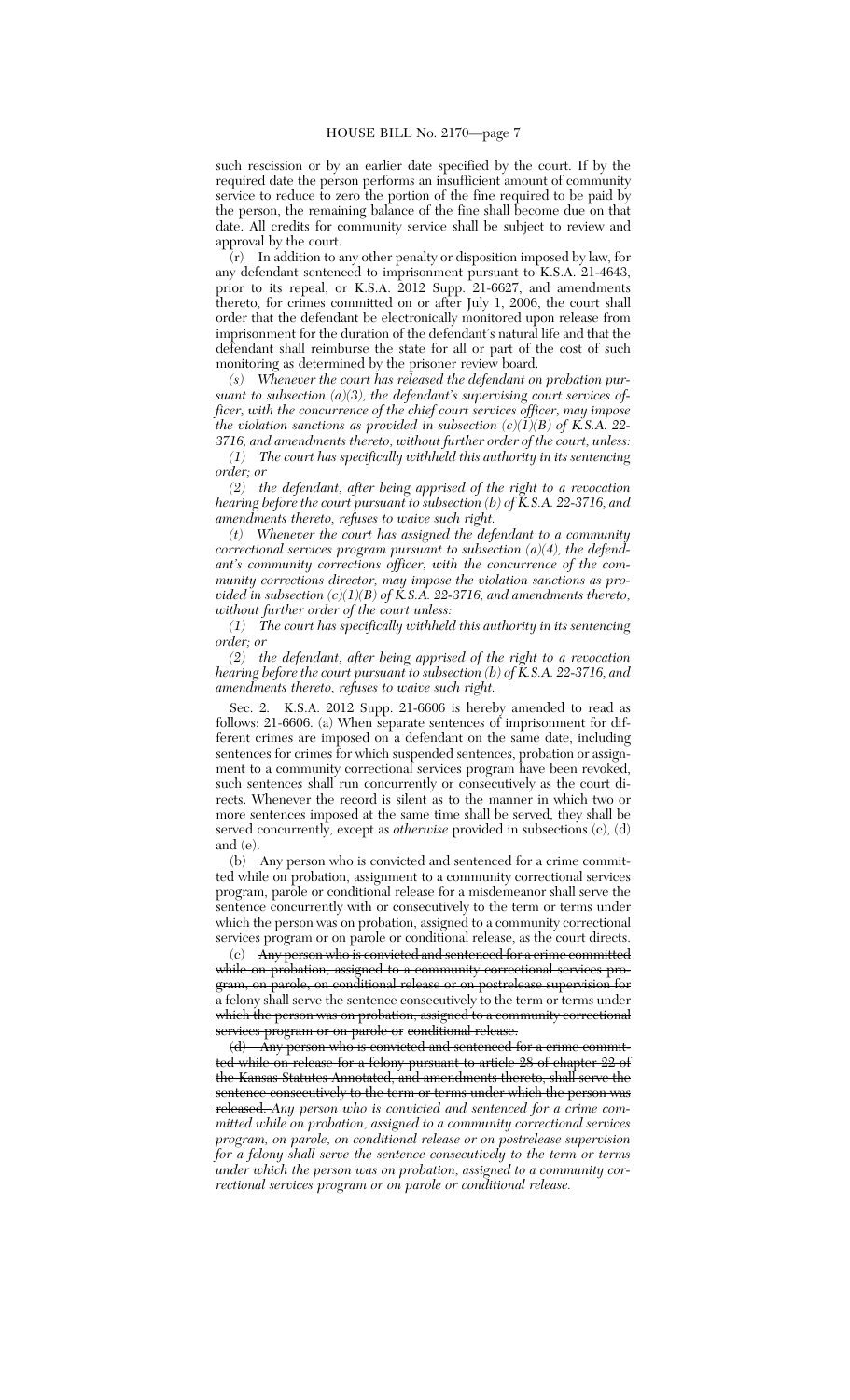*(d) Any person who is convicted and sentenced for a crime committed while on release for a felony pursuant to article 28 of chapter 22 of the Kansas Statutes Annotated, and amendments thereto, shall serve the sentence consecutively to the term or terms under which the person was released.*<br>(e) (1)

Any person who is convicted and sentenced for a crime committed while such person is incarcerated and serving a sentence for a felony in any place of incarceration shall serve the sentence consecutively to the term or terms under which the person was incarcerated.

(2) If a person is sentenced to prison for a crime committed on or after July 1, 1993, while the person was imprisoned for an offense committed prior to July 1, 1993, and the person is not eligible for the retroactive application of the sentencing guidelines act, the new sentence shall not be aggregated with the old sentence but shall begin when the person is paroled or reaches the conditional release date on the old sentence, whichever is earlier. If the offender was past the offender's conditional release date at the time the new offense was committed, the new sentence shall not be aggregated with the old sentence but shall begin when the person is ordered released by *the* prisoner review board or reaches the maximum sentence date on the old sentence, whichever is earlier. The new sentence shall then be served as otherwise provided by law. The period of post incarceration supervision shall be based on the longest term of post incarceration supervision imposed for all crimes upon which sentence was imposed or until discharged from supervision by the prisoner review board. The term of post incarceration supervision imposed by this paragraph shall apply retroactively to crimes committed prior to July 1, 2008.

(3) As used in this subsection, ''post incarceration supervision'' includes parole and postrelease supervision.<br>(f) The provisions of this subsection re

The provisions of this subsection relating to parole eligibility shall be applicable to persons convicted of crimes committed prior to January 1, 1979, but shall be applicable to persons convicted of crimes committed on or after that date only to the extent that the terms of this subsection are not in conflict with the provisions of K.S.A. 22-3717, and amendments thereto. In calculating the time to be served on concurrent and consecutive sentences, the following rules shall apply:

(1) When indeterminate terms run concurrently, the shorter minimum terms merge in and are satisfied by serving the longest minimum term and the shorter maximum terms merge in and are satisfied by conditional release or discharge on the longest maximum term if the terms are imposed on the same date.

(2) When concurrent terms are imposed on different dates, computation will be made to determine which term or terms require the longest period of imprisonment to reach parole eligibility, conditional release and maximum dates, and that sentence will be considered the controlling sentence. The parole eligibility date may be computed and projected on one sentence and the conditional release date and maximum may be computed and projected from another to determine the controlling sentence.<br>(3) When indeterminate terms imposed on the same date are to be

When indeterminate terms imposed on the same date are to be served consecutively, the minimum terms are added to arrive at an aggregate minimum to be served equal to the sum of all minimum terms and the maximum terms are added to arrive at an aggregate maximum equal to the sum of all maximum terms.

(4) When indeterminate sentences are imposed to be served consecutively to sentences previously imposed in any other court or the sentencing court, the aggregated minimums and maximums shall be computed from the effective date of the subsequent sentences which have been imposed as consecutive. For the purpose of determining the sentence begins date and the parole eligibility and conditional release dates, the inmate shall be given credit on the aggregate sentence for time spent imprisoned on the previous sentences, but not exceeding an amount equal to the previous minimum sentence less the maximum amount of good time credit that could have been earned on the minimum sentence. For the purpose of computing the maximum date, the inmate shall be given credit for all time spent imprisoned on the previous sentence. This method for computation of the maximum sentence shall be utilized for all sentences computed pursuant to this subsection after July 1, 1983.

Nothing in this subsection  $(f)(4)$  shall affect the authority of the pris-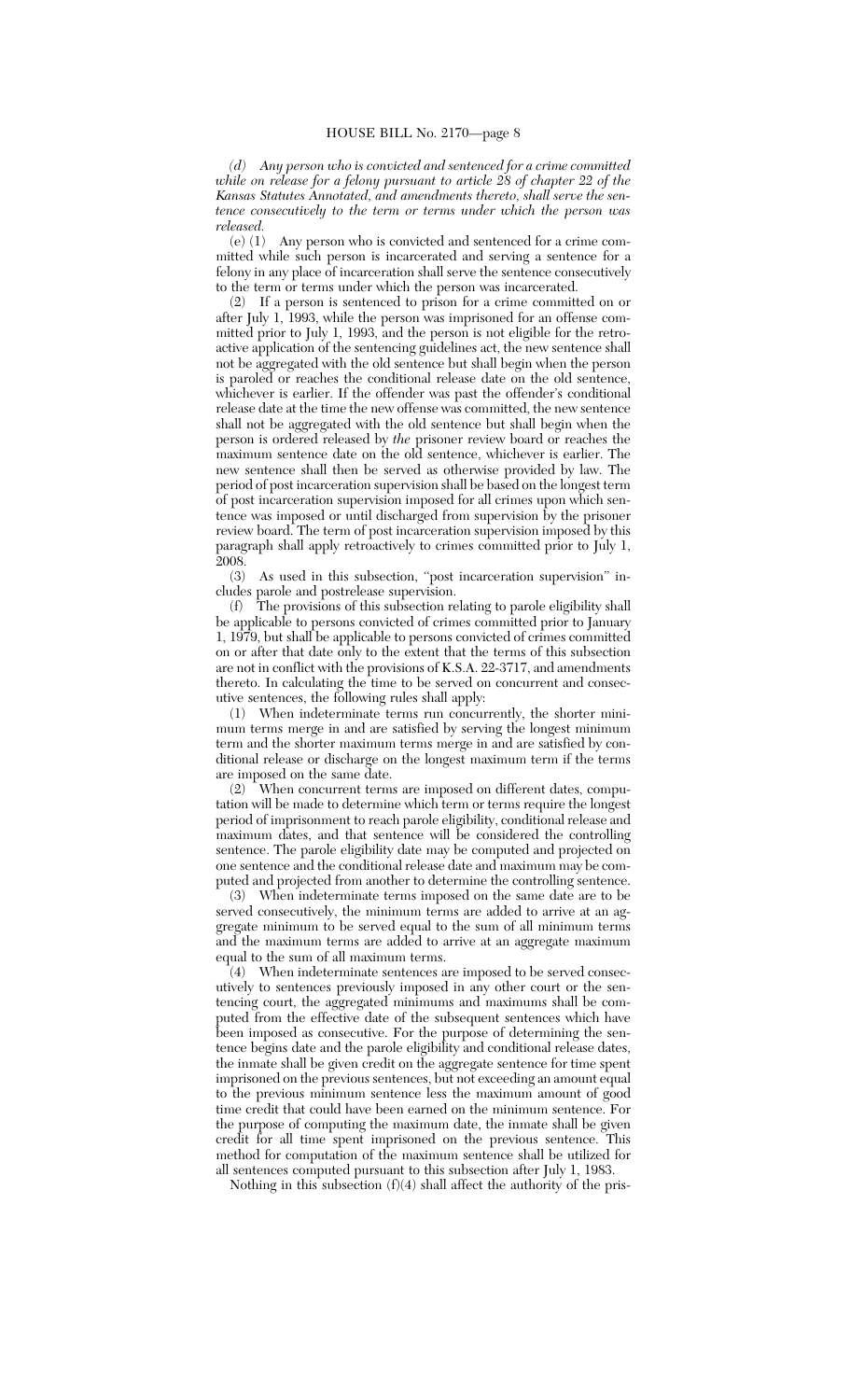oner review board to determine the parole eligibility of inmates pursuant

to subsection (d) of K.S.A. 22-3717, and amendments thereto.<br>
(5) When consecutive sentences are imposed which are to When consecutive sentences are imposed which are to be served consecutive to sentences for which a prisoner has been on probation, assigned to a community correctional services program, on parole or on conditional release, the amount of time served on probation, on assignment to a community correctional services program, on parole or on conditional release shall not be credited as service on the aggregate sentence in determining the parole eligibility, conditional release and maximum dates, except that credit shall be given for any amount of time spent in a residential facility while on probation or assignment to a community correctional residential services program.

(g) When a definite and an indefinite term run consecutively, the period of the definite term is added to both the minimum and maximum of the indeterminate term and both sentences are satisfied by serving the indeterminate term. The provisions of this subsection shall not apply to crimes committed on or after July 1, 1993.

(h) When a defendant is sentenced in a state court and is also under sentence from a federal court or other state court or is subject to sentence in a federal court or other state court for an offense committed prior to the defendant's sentence in a Kansas state court, the court may direct that custody of the defendant may be relinquished to federal or other state authorities and that such state sentences as are imposed may run concurrently with any federal or other state sentence imposed.

Sec. 3. K.S.A. 2012 Supp. 21-6608 is hereby amended to read as follows: 21-6608. (a) The period of suspension of sentence, probation or assignment to community corrections fixed by the court shall not exceed two years in misdemeanor cases, subject to renewal and extension for additional fixed periods of two years. Probation, suspension of sentence or assignment to community corrections may be terminated by the court at any time and upon such termination or upon termination by expiration of the term of probation, suspension of sentence or assignment to community corrections, an order to this effect shall be entered by the court.

(b) The district court having jurisdiction of the offender may parole any misdemeanant sentenced to confinement in the county jail. The period of such parole shall be fixed by the court and shall not exceed two years and shall be terminated in the manner provided for termination of suspended sentence and probation.

(c) For all crimes committed on or after July 1, 1993, the duration of probation in felony cases sentenced for the following severity levels on the sentencing guidelines grid for nondrug crimes and the sentencing guidelines grid for drug crimes is as follows:

(1) For nondrug crimes the recommended duration of probation is:

(A) 36 months for crimes in crime severity levels 1 through 5; and

(B) 24 months for crimes in crime severity levels 6 and 7;

(2) for drug crimes the recommended duration of probation is 36 months for crimes in crime severity levels 1 and 2 committed prior to July 1, 2012, and crimes in crime severity levels 1, 2 and 3 committed on or after July 1, 2012;

(3) except as provided further, in felony cases sentenced at severity levels 9 and 10 on the sentencing guidelines grid for nondrug crimes, severity level 4 on the sentencing guidelines grid for drug crimes committed prior to July 1, 2012, and severity level 5 of the sentencing guidelines grid for drug crimes committed on or after July 1, 2012, if a nonprison sanction is imposed, the court shall order the defendant to serve a period of probation of up to 12 months in length;

(4) in felony cases sentenced at severity level 8 on the sentencing guidelines grid for nondrug crimes, severity level 3 on the sentencing guidelines grid for drug crimes committed prior to July 1, 2012, and severity level 4 of the sentencing guidelines grid for drug crimes committed on or after July 1, 2012, and felony cases sentenced pursuant to K.S.A. 2012 Supp. 21-6824, and amendments thereto, if a nonprison sanction is imposed, the court shall order the defendant to serve a period of probation, or assignment to a community correctional services program, as provided under K.S.A. 75-5291 et seq., and amendments thereto, of up to 18 months in length;

(5) if the court finds and sets forth with particularity the reasons for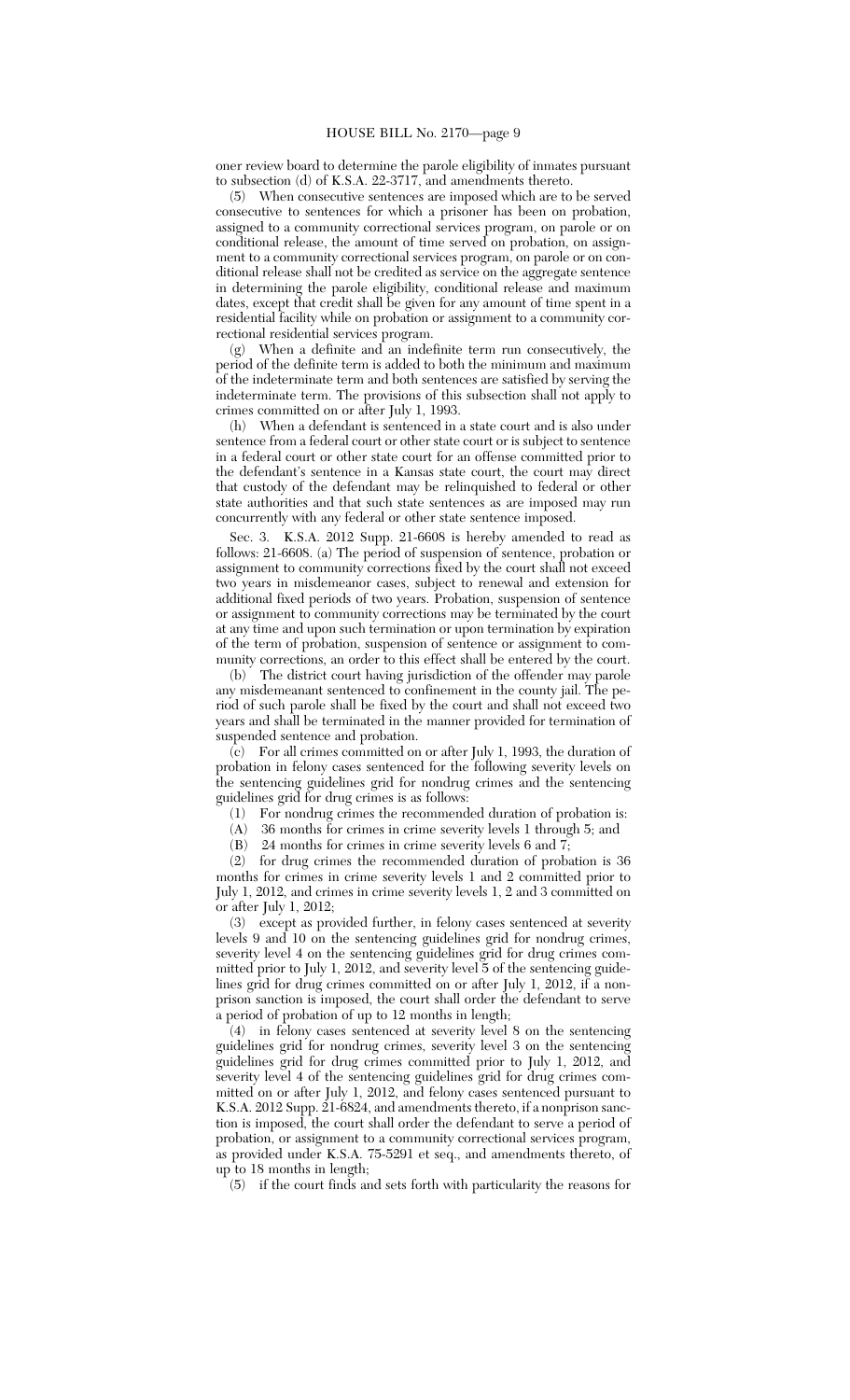finding that the safety of the members of the public will be jeopardized or that the welfare of the inmate will not be served by the length of the probation terms provided in subsections (c)(3) and (c)(4), the court may impose a longer period of probation. Such an increase shall not be considered a departure and shall not be subject to appeal;

(6) except as provided in subsections  $(c)(7)$  and  $(c)(8)$ , the total period in all cases shall not exceed 60 months, or the maximum period of the prison sentence that could be imposed whichever is longer. Nonprison sentences may be terminated by the court at any time;

(7) if the defendant is convicted of nonsupport of a child, the period may be continued as long as the responsibility for support continues. If the defendant is ordered to pay full or partial restitution, the period may be continued as long as the amount of restitution ordered has not been paid; and

(8) the court may modify or extend the offender's period of supervision, pursuant to a modification hearing and a judicial finding of necessity. Such extensions may be made for a maximum period of five years or the maximum period of the prison sentence that could be imposed, whichever is longer, inclusive of the original supervision term.

*(d) In addition to the provisions of subsection (a), a defendant who has a risk assessment of low risk, has paid all restitution and has been compliant with the terms of probation, assignment to a community correctional services program, suspension of sentence or nonprison sanction for a period of 12 months shall be eligible for discharge from such period of supervision by the court. The court shall grant such discharge unless the court finds substantial and compelling reasons for denial of such discharge.*

Sec. 4. K.S.A. 2012 Supp. 21-6821 is hereby amended to read as follows: 21-6821. (a) The secretary of corrections is hereby authorized to adopt rules and regulations providing for a system of good time calculations. Such rules and regulations shall provide circumstances upon which an inmate may earn good time credits and for the forfeiture of earned credits. Such circumstances may include factors related to program and work participation and conduct and the inmate's willingness to examine and confront past behavioral patterns that resulted in the commission of the inmate's crimes.

(b) For purposes of determining release of an inmate, the following shall apply with regard to good time calculations:

(1) Good behavior by inmates is the expected norm and negative behavior will be punished; and

(2) the amount of good time which can be earned by an inmate and subtracted from any sentence is limited to:

(A) For a crime committed on or after July 1, 1993, an amount equal to 15% of the prison part of the sentence;

(B) for a nondrug severity level 7 through 10 crime committed on or after January 1, 2008, an amount equal to 20% of the prison part of the sentence; or

(C) for a drug severity level 3 or 4 crime committed on or after January 1, 2008, but prior to July 1, 2012, or a drug severity level 4 or 5 crime committed on or after July 1, 2012, an amount equal to 20% of the prison part of the sentence.

(c) *The postrelease supervision term of a person sentenced to a term of imprisonment that includes a sentence for a sexually violent crime as defined in K.S.A. 22-3717, and amendments thereto, a sexually motivated crime in which the offender has been ordered to register pursuant to subsection (d)(1)(D)(vii) of K.S.A. 22-3717, and amendments thereto, electronic solicitation, K.S.A. 21-3523, prior to its repeal, or K.S.A. 2012 Supp. 21-5509, and amendments thereto, or unlawful sexual relations, K.S.A. 21-3520, prior to its repeal, or K.S.A. 2012 Supp. 21-5512, and amendments thereto, shall have* any time which is earned and subtracted from the prison part of the *such* sentence of any inmate *and any other consecutive or concurrent sentence* pursuant to good time calculation shall be added to such inmate's postrelease supervision term.

(d) An inmate shall not be awarded good time credits pursuant to this section for any review period established by the secretary of corrections in which a court finds that the inmate has done any of the following while in the custody of the secretary of corrections: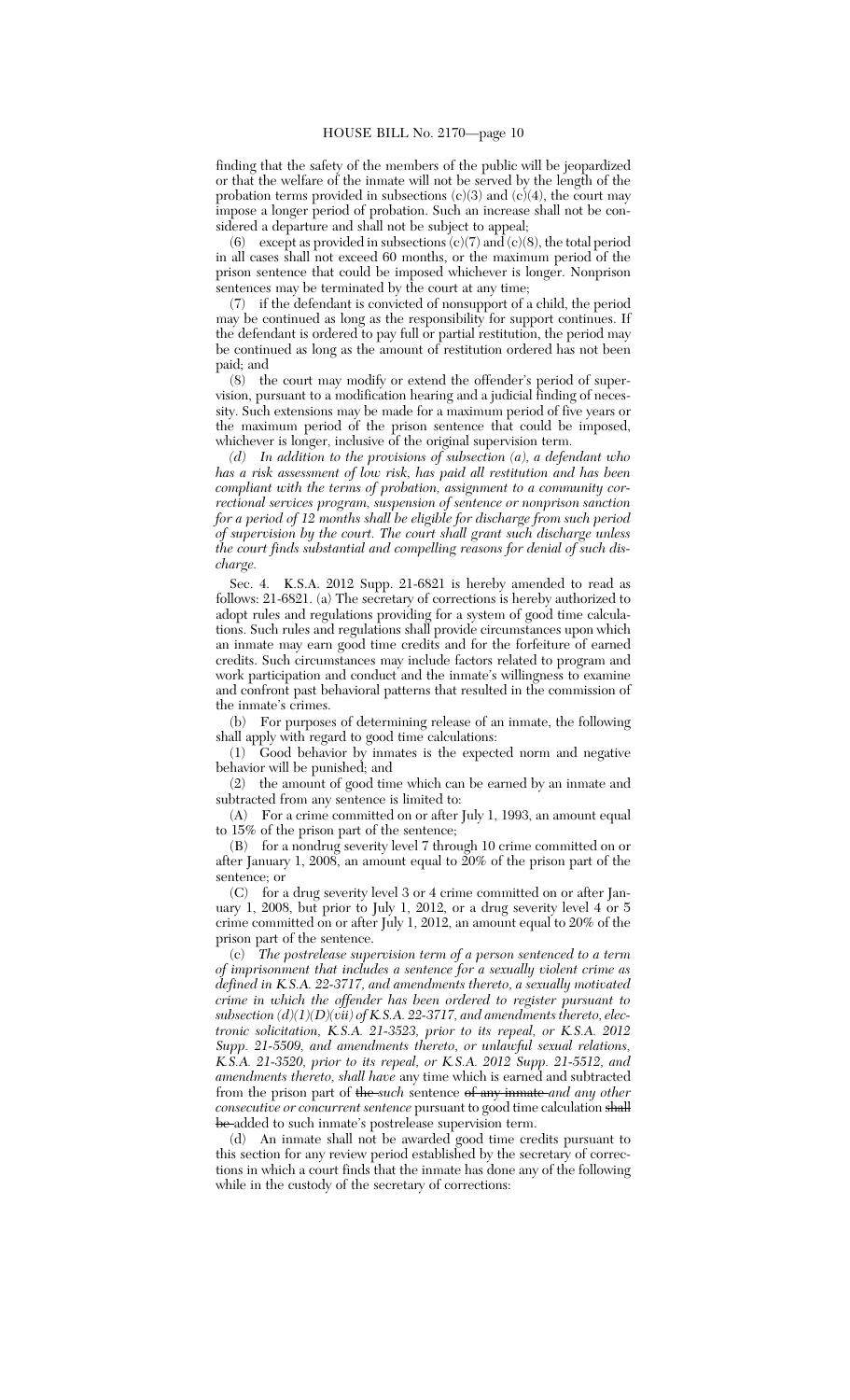(1) Filed a false or malicious action or claim with the court;

(2) brought an action or claim with the court solely or primarily for delay or harassment;

(3) testified falsely or otherwise submitted false evidence or information to the court;

(4) attempted to create or obtain a false affidavit, testimony or evidence; or

(5) abused the discovery process in any judicial action or proceeding. (e) (1) For purposes of determining release of an inmate who is serv-

ing only a sentence for a nondrug severity level 4 through 10 crime or a drug severity level 3 or 4 crime committed on or after January 1, 2008, but prior to July 1, 2012, or an inmate who is serving only a sentence for a nondrug severity level 4 through 10 crime or a drug severity level 4 or 5 crime committed on or after July 1, 2012, the secretary of corrections is hereby authorized to adopt rules and regulations regarding program credit calculations. Such rules and regulations shall provide circumstances upon which an inmate may earn program credits and for the forfeiture of earned credits and such circumstances may include factors substantially related to program participation and conduct. In addition to any good time credits earned and retained, the following shall apply with regard to program credit calculations:

(A) A system shall be developed whereby program credits may be earned by inmates for the successful completion of requirements for a general education diploma, a technical or vocational training program, a substance abuse treatment program or any other program designated by the secretary which has been shown to reduce offender's risk after release; and

(B) the amount of time which can be earned and retained by an inmate for the successful completion of programs and subtracted from any sentence is limited to not more than 60 days.

(2) Any time which is earned and subtracted from the prison part of the sentence of any inmate pursuant to program credit calculation shall *not* be added to such inmate's postrelease supervision term, if applicable*, except that the postrelease supervision term of a person sentenced to a term of imprisonment that includes a sentence for a sexually violent crime as defined in K.S.A. 22-3717, and amendments thereto, a sexually motivated crime in which the offender has been ordered to register pursuant to subsection (d)(1)(D)(vii) of K.S.A. 22-3717, and amendments thereto, electronic solicitation, K.S.A. 21-3523, prior to its repeal, or K.S.A. 2012 Supp. 21-5509, and amendments thereto, or unlawful sexual relations, K.S.A. 21-3520, prior to its repeal, or K.S.A. 2012 Supp. 21-5512, and amendments thereto, shall have any time which is earned and subtracted from the prison part of such sentence and any other consecutive or concurrent sentence pursuant to program credit calculation added to such inmate's postrelease supervision term*.

(3) When separate sentences of imprisonment for different crimes are imposed on a defendant on the same date, a defendant shall only be eligible for program credits if such crimes are a nondrug severity level 4 through 10, a drug severity level 3 or 4 committed prior to July 1, 2012, or a drug severity level 4 or 5 committed on or after July 1, 2012.

(4) Program credits shall not be earned by any offender successfully completing a sex offender treatment program.

(5) The secretary of corrections shall report to the Kansas sentencing commission and the Kansas reentry policy council the data on the program credit calculations.

Sec. 5. K.S.A. 2012 Supp. 22-3716 is hereby amended to read as follows: 22-3716. (a) At any time during probation, assignment to a community correctional services program, suspension of sentence or pursuant to subsection  $(d)(e)$  for defendants who committed a crime prior to July 1, 1993, and at any time during which a defendant is serving a nonprison sanction for a crime committed on or after July 1, 1993, or pursuant to subsection  $\left(\frac{d}{e}\right)$ , the court may issue a warrant for the arrest of a defendant for violation of any of the conditions of release or assignment, a notice to appear to answer to a charge of violation or a violation of the defendant's nonprison sanction. The notice shall be personally served upon the defendant. The warrant shall authorize all officers named in the warrant to return the defendant to the custody of the court or to any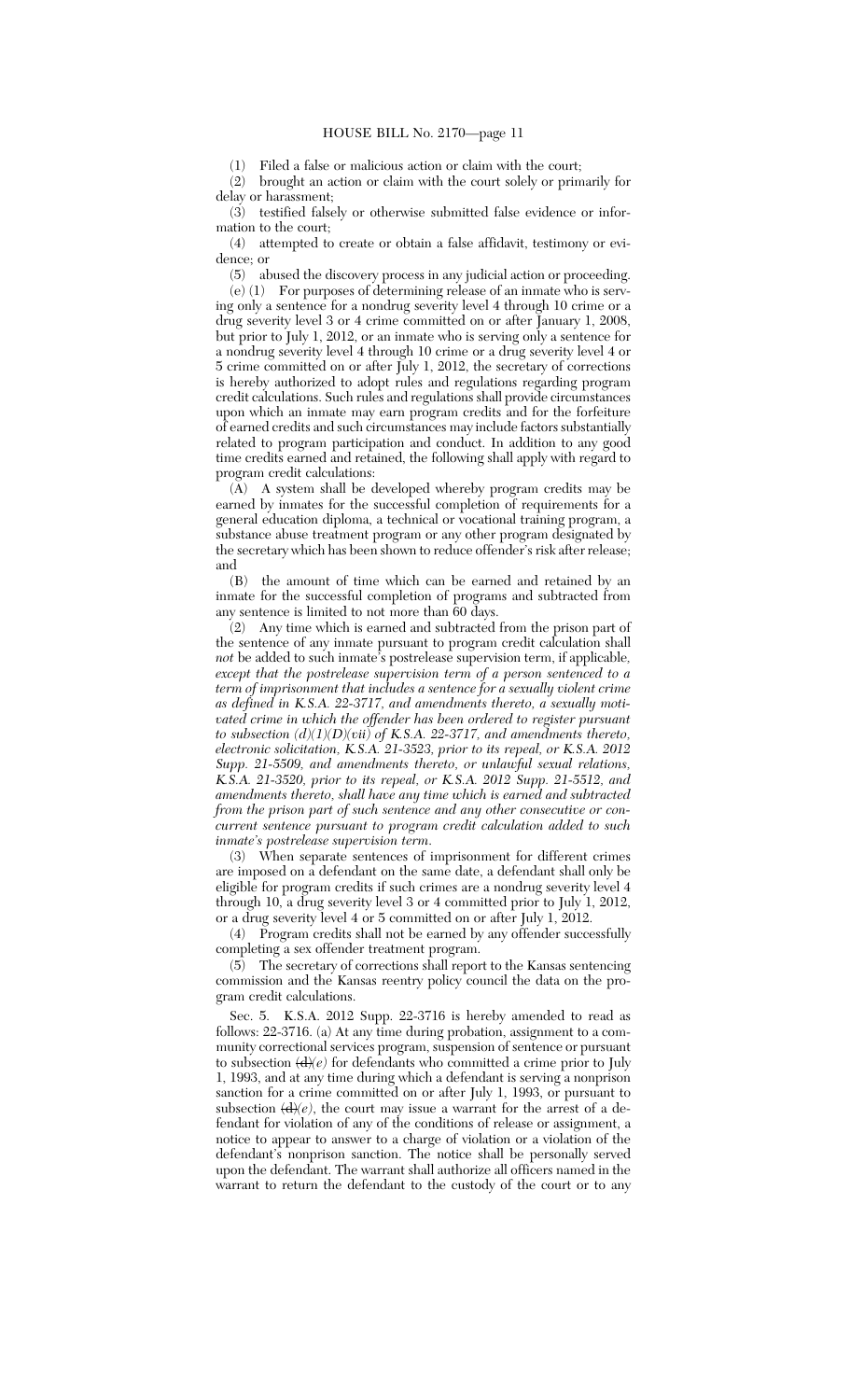certified detention facility designated by the court. Any court services officer or community correctional services officer may arrest the defendant without a warrant or may deputize any other officer with power of arrest to do so by giving the officer a written or verbal statement setting forth that the defendant has, in the judgment of the court services officer or community correctional services officer, violated the conditions of the defendant's release or a nonprison sanction. A written statement delivered to the official in charge of a county jail or other place of detention shall be sufficient warrant for the detention of the defendant. After making an arrest, the court services officer or community correctional services officer shall present to the detaining authorities a similar statement of the circumstances of violation. Provisions regarding release on bail of persons charged with a crime shall be applicable to defendants arrested under these provisions.

(b) *(1)* Upon arrest and detention pursuant to subsection (a), the court services officer or community correctional services officer shall immediately notify the court and shall submit in writing a report showing in what manner the defendant has violated the conditions of release or assignment or a nonprison sanction.

*(2)* Thereupon, or upon an arrest by warrant as provided in this section, *Unless the defendant, after being apprised of the right to a hearing by the supervising court services or community correctional services officer, waives such hearing,* the court shall cause the defendant to be brought before it without unnecessary delay for a hearing on the violation charged. The hearing shall be in open court and the state shall have the burden of establishing the violation. The defendant shall have the right to be represented by counsel and shall be informed by the judge that, if the defendant is financially unable to obtain counsel, an attorney will be appointed to represent the defendant. The defendant shall have the right to present the testimony of witnesses and other evidence on the defendant's behalf. Relevant written statements made under oath may be admitted and considered by the court along with other evidence presented at the hearing.

*(3) (A) Except as otherwise provided, if the original crime of conviction was a felony and a violation is established, the court may impose the violation sanctions as provided in subsection (c)(1).*

*(B) Except as otherwise provided, if the original crime of conviction was a misdemeanor and a violation is established, the court may continue or revoke the probation, assignment to a community correctional services program, suspension of sentence or nonprison sanction and may require the defendant to serve the sentence imposed, or any lesser sentence, and, if imposition of sentence was suspended, may impose any sentence which might originally have been imposed.*

*(4) Except as otherwise provided, if the defendant waives the right to a hearing and the sentencing court has not specifically withheld the authority from court services or community correctional services to impose sanctions, the following sanctions may be imposed without further order of the court:*

*(A) If the defendant was on probation at the time of the violation, the defendant's supervising court services officer, with the concurrence of the chief court services officer, may impose the violation sanctions as provided in subsection (c)(1)(B); and*

*(B) if the defendant was assigned to a community correctional services program at the time of the violation, the defendant's community corrections officer, with the concurrence of the community corrections director, may impose the violation sanctions as provided in subsection*  $(c)(1)(B).$ 

 $(c)$  (1) Except as otherwise provided, if the violation is established, the court may *the following violation sanctions may be imposed:*

*(A)* Continue or revoke *Continuation or modification of the release conditions of* the probation, assignment to a community correctional services program, suspension of sentence or nonprison sanction and may require the defendant to serve the sentence imposed, or any lesser sentence, and, if imposition of sentence was suspended, may impose any sentence which might originally have been imposed.;

*(B) an intermediate sanction of confinement in jail for a total of not more than six days per month in any three separate months during the period of release supervision. The six days per month confinement may*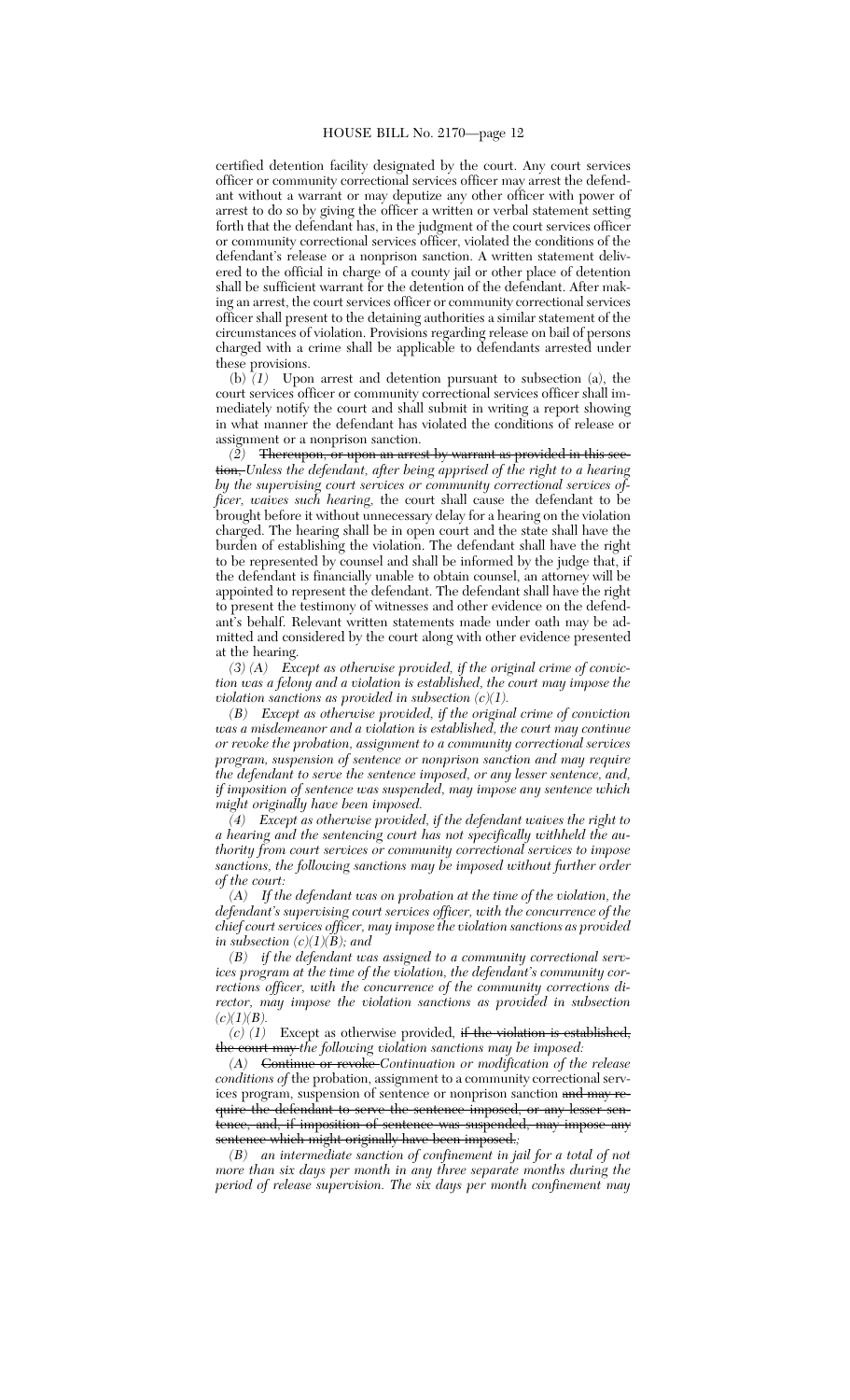*only be imposed as two-day or three-day consecutive periods, not to exceed 18 days of total confinement;*

*(C) if the violator already had at least one intermediate sanction imposed pursuant to subsection (c)(1)(B) related to the felony crime for which the original supervision was imposed, remanding the defendant to the custody of the secretary of corrections for a period of 120 days, subject to a reduction of up to 60 days in the discretion of the secretary. This sanction shall not be imposed more than once during the term of supervision;*<br>*(D)* 

*if the violator already had a sanction imposed pursuant to subsection (c)(1)(B) or (c)(1)(C) related to the felony crime for which the original supervision was imposed, remanding the defendant to the custody of the secretary of corrections for a period of 180 days, subject to a reduction of up to 90 days in the discretion of the secretary. This sanction shall not be imposed more than once during the term of supervision; or*

*(E) if the violator already had a sanction imposed pursuant to subsection (c)(1)(C) or (c)(1)(D) related to the felony crime for which the original supervision was imposed, revocation of the probation, assignment to a community corrections services program, suspension of sentence or nonprison sanction and requiring such violator to serve the sentence imposed, or any lesser sentence and, if imposition of sentence was suspended, imposition of any sentence which might originally have been imposed.*

*(2)* Except as otherwise provided, no offender for whom a violation of conditions of release or assignment or a nonprison sanction has been established as provided in this section shall be required to serve any time for the sentence imposed or which might originally have been imposed in a state facility in the custody of the secretary of corrections for such violation, unless such person has already at least one prior assignment to a community correctional services program related to the crime for which the original sentence was imposed<del>, except these provisions shall not apply</del> to offenders who violate a condition of release or assignment or a nonprison sanction by committing a new misdemeanor or felony offense.

*(3)* The provisions of this subsection *(c)(2)* shall not apply to adult felony offenders as described in subsection (a)(3) of K.S.A. 75-5291, and amendments thereto.

*(4)* The court may require an offender for whom a violation of conditions of release or assignment or a nonprison sanction has been established as provided in this section to serve any time for the sentence imposed or which might originally have been imposed in a state facility in the custody of the secretary of corrections without a prior assignment to a community correctional services program if the court finds and sets forth with particularity the reasons for finding that the safety of the members of the public will be jeopardized or that the welfare of the inmate will not be served by such assignment to a community correctional services program.

*(5)* When a new felony is committed while the offender is on probation or assignment to a community correctional services program, the new sentence shall be imposed *consecutively* pursuant to the **consecutive** sentencing requirements *provisions* of K.S.A. 2012 Supp. 21-6606, and amendments thereto, and the court may sentence the offender to imprisonment for the new conviction, even when the new crime of conviction otherwise presumes a nonprison sentence. In this event, imposition of a prison sentence for the new crime does not constitute a departure.

*(6) Except as provided in subsection (f), upon completion of a violation sanction imposed pursuant to subsection (c)(1)(C) or (c)(1)(D) such offender shall return to community correctional services supervision. The sheriff shall not be responsible for the return of the offender to the county where the community correctional services supervision is assigned.*

*(7) A violation sanction imposed pursuant to subsection (c)(1)(B),*  $(c)(1)(C)$  or  $(c)(1)(D)$  shall not be longer than the amount of time re*maining on the defendant's underlying prison sentence.*

*(8) If the offender commits a new felony or misdemeanor or absconds from supervision while the offender is on probation, assignment to a community correctional services program, suspension of sentence or nonprison sanction, the court may revoke the probation, assignment to a community correctional services program, suspension of sentence or nonprison sanction of an offender pursuant to subsection (c)(1)(E) with-*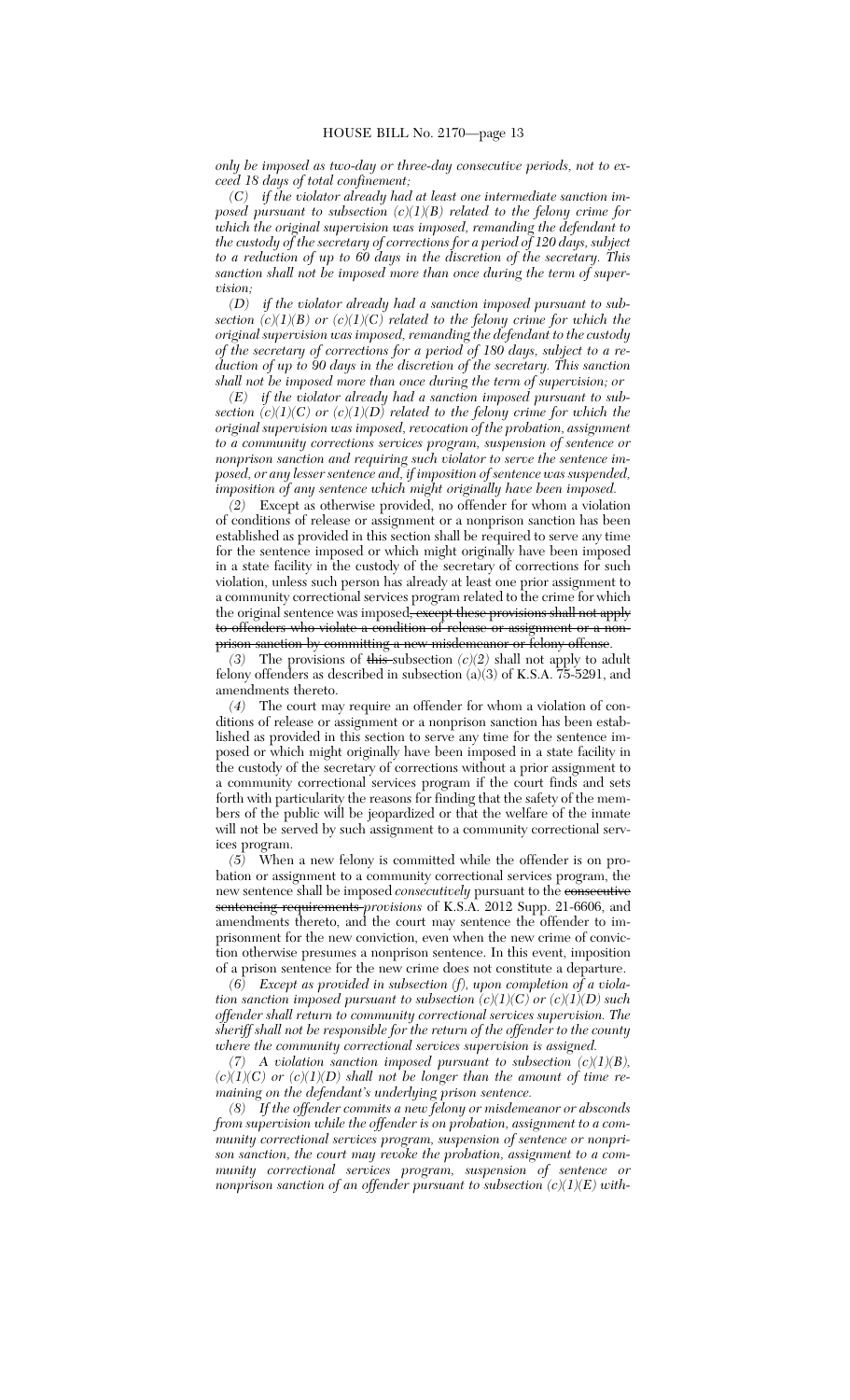*out having previously imposed a sanction pursuant to subsection*  $(c)(1)(B), (c)(1)(C)$  or  $(c)(1)(D)$ .

*(9) The court may revoke the probation, assignment to a community correctional services program, suspension of sentence or nonprison sanction of an offender pursuant to subsection (c)(1)(E) without having previously imposed a sanction pursuant to subsection*  $(c)(1)(B)$ *,*  $(c)(1)(C)$  *or*  $(c)(1)(D)$  if the court finds and sets forth with particularity the reasons *for finding that the safety of members of the public will be jeopardized or that the welfare of the offender will not be served by such sanction.*

 $\left(\frac{e}{d}\right)$  A defendant who is on probation, assigned to a community correctional services program, under suspension of sentence or serving a nonprison sanction and for whose return a warrant has been issued by the court shall be considered a fugitive from justice if it is found that the warrant cannot be served. If it appears that the defendant has violated the provisions of the defendant's release or assignment or a nonprison sanction, the court shall determine whether the time from the issuing of the warrant to the date of the defendant's arrest, or any part of it, shall be counted as time served on probation, assignment to a community correctional services program, suspended sentence or pursuant to a nonprison sanction.

 $\left(\frac{d}{e}\right)^{e}$  The court shall have 30 days following the date probation, assignment to a community correctional service program, suspension of sentence or a nonprison sanction was to end to issue a warrant for the arrest or notice to appear for the defendant to answer a charge of a violation of the conditions of probation, assignment to a community correctional service program, suspension of sentence or a nonprison sanction.

(e)*(f)* Notwithstanding the provisions of any other law to the contrary, *For crimes committed on and after July 1, 2013,* an offender whose nonprison sanction is revoked *pursuant to subsection (c)* and a term of imprisonment imposed pursuant to either the sentencing guidelines grid for nondrug or drug crimes *or whose underlying prison term expires while serving a sanction pursuant to subsection*  $(c)(1)(C)$  *or*  $(c)(1)(D)$  *shall not* serve a period of postrelease supervision upon the completion of the prison portion of that *the underlying* sentence. The provisions of this subsection shall not apply to offenders sentenced to a nonprison sanction pursuant to a dispositional departure, whose offense falls within a border box of either the sentencing guidelines grid for nondrug or drug erimes, offenders sentenced for a ''sexually violent crime'' or a ''sexually motivated erime" as defined by K.S.A. 22-3717, and amendments thereto, offenders sentenced pursuant to K.S.A. 2012 Supp. 21-6804, and amendments thereto, wherein the sentence is presumptive imprisonment but a nonprison sanction may be imposed without a departure or offenders whose nonprison sanction was revoked as a result of a conviction for a new misdemeanor or felony offense. The provisions of this subsection shall not apply to offenders who are serving or are to begin serving a sentence for any other felony offense that is not excluded from postrelease supervision by this subsection on the effective date of this subsection. The provisions of this subsection shall be applied retroactively. The department of corrections shall conduct a review of all persons who are in the custody of the department as a result of only a revocation of a nonprison sanction. On or before September 1, 2000, the department shall have discharged from postrelease supervision those offenders as required by this subsection.

(f)*(g)* Offenders who have been sentenced pursuant to K.S.A. 2012 Supp. 21-6824, and amendments thereto, and who subsequently violate a condition of the drug and alcohol abuse treatment program shall be subject to an additional nonprison sanction for any such subsequent violation. Such nonprison sanctions shall include, but not be limited to, up to 60 days in a county jail, fines, community service, intensified treatment, house arrest and electronic monitoring.

Sec. 6. K.S.A. 2012 Supp. 22-3717 is hereby amended to read as follows: 22-3717. (a) Except as otherwise provided by this section; K.S.A. 1993 Supp. 21-4628, prior to its repeal; K.S.A. 21-4635 through 21-4638, prior to their repeal; K.S.A. 21-4624, prior to its repeal; K.S.A. 21-4642, prior to its repeal; K.S.A. 2012 Supp. 21-6617, 21-6620, 21-6623, 21-6624, 21-6625 and 21-6626, and amendments thereto; and K.S.A. 8-1567, and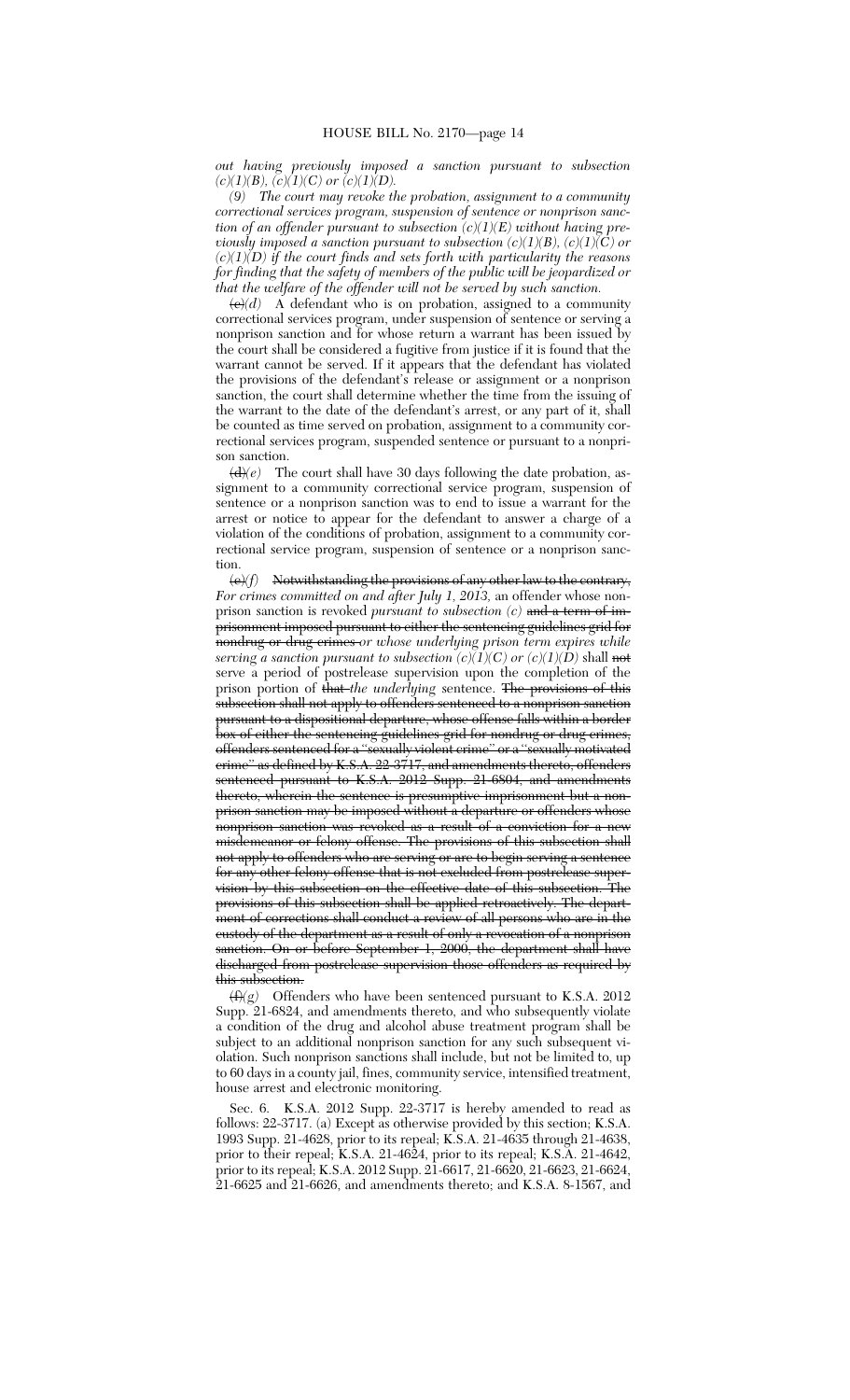amendments thereto; an inmate, including an inmate sentenced pursuant to K.S.A. 21-4618, prior to its repeal, or K.S.A. 2012 Supp. 21-6707, and amendments thereto, shall be eligible for parole after serving the entire minimum sentence imposed by the court, less good time credits.

(b) (1) Except as provided by K.S.A. 21-4635 through 21-4638, prior to their repeal, and K.S.A. 2012 Supp. 21-6620, 21-6623, 21-6624 and 21-6625, and amendments thereto, an inmate sentenced to imprisonment for the crime of capital murder, or an inmate sentenced for the crime of murder in the first degree based upon a finding of premeditated murder, committed on or after July 1, 1994, shall be eligible for parole after serving 25 years of confinement, without deduction of any good time credits.

(2) Except as provided by subsection  $(b)(1)$  or  $(b)(4)$ , K.S.A. 1993 Supp. 21-4628, prior to its repeal, K.S.A. 21-4635 through 21-4638, prior to their repeal, and K.S.A. 2012 Supp. 21-6620, 21-6623, 21-6624 and 21-6625, and amendments thereto, an inmate sentenced to imprisonment for an off-grid offense committed on or after July 1, 1993, but prior to July 1, 1999, shall be eligible for parole after serving 15 years of confinement, without deduction of any good time credits and an inmate sentenced to imprisonment for an off-grid offense committed on or after July 1, 1999, shall be eligible for parole after serving 20 years of confinement without deduction of any good time credits.

(3) Except as provided by K.S.A. 1993 Supp. 21-4628, prior to its repeal, an inmate sentenced for a class A felony committed before July 1, 1993, including an inmate sentenced pursuant to K.S.A. 21-4618, prior to its repeal, or K.S.A. 2012 Supp. 21-6707, and amendments thereto, shall be eligible for parole after serving 15 years of confinement, without deduction of any good time credits.

(4) An inmate sentenced to imprisonment for a violation of subsection (a) of K.S.A. 21-3402, prior to its repeal, committed on or after July 1, 1996, but prior to July 1, 1999, shall be eligible for parole after serving 10 years of confinement without deduction of any good time credits.

(5) An inmate sentenced to imprisonment pursuant to K.S.A. 21- 4643, prior to its repeal, or K.S.A. 2012 Supp. 21-6627, and amendments thereto, committed on or after July 1, 2006, shall be eligible for parole after serving the mandatory term of imprisonment without deduction of any good time credits.

 $\widetilde{c}(c)$  (1) Except as provided in subsection (e), if an inmate is sentenced to imprisonment for more than one crime and the sentences run consecutively, the inmate shall be eligible for parole after serving the total of:

(A) The aggregate minimum sentences, as determined pursuant to K.S.A. 21-4608, prior to its repeal, or K.S.A. 2012 Supp. 21-6606, and amendments thereto, less good time credits for those crimes which are not class A felonies; and

(B) an additional 15 years, without deduction of good time credits, for each crime which is a class A felony.

(2) If an inmate is sentenced to imprisonment pursuant to K.S.A. 21- 4643, prior to its repeal, or K.S.A. 2012 Supp. 21-6627, and amendments thereto, for crimes committed on or after July 1, 2006, the inmate shall be eligible for parole after serving the mandatory term of imprisonment.

 $(d)$  (1) Persons sentenced for crimes, other than off-grid crimes, committed on or after July 1, 1993, or persons subject to subparagraph (G), will not be eligible for parole, but will be released to a mandatory period of postrelease supervision upon completion of the prison portion of their sentence as follows:

(A) Except as provided in subparagraphs (D) and (E), persons sentenced for nondrug severity levels 1 through 4 crimes, drug severity levels 1 and 2 crimes committed on or after July 1, 1993, but prior to July 1, 2012, and drug severity levels 1, 2 and 3 crimes committed on or after July 1, 2012, must serve 36 months<del>, plus the amount of good time and</del> program credit earned and retained pursuant to K.S.A. 21-4722, prior to its repeal, or K.S.A. 2012 Supp. 21-6821, and amendments thereto, on postrelease supervision.

Except as provided in subparagraphs  $(D)$  and  $(E)$ , persons sentenced for nondrug severity levels 5 and 6 crimes, drug severity level 3 crimes committed on or after July 1, 1993, but prior to July 1, 2012, and drug severity level 4 crimes committed on or after July 1, 2012, must serve 24 months, plus the amount of good time and program credit earned and retained pursuant to K.S.A. 21-4722, prior to its repeal, or K.S.A.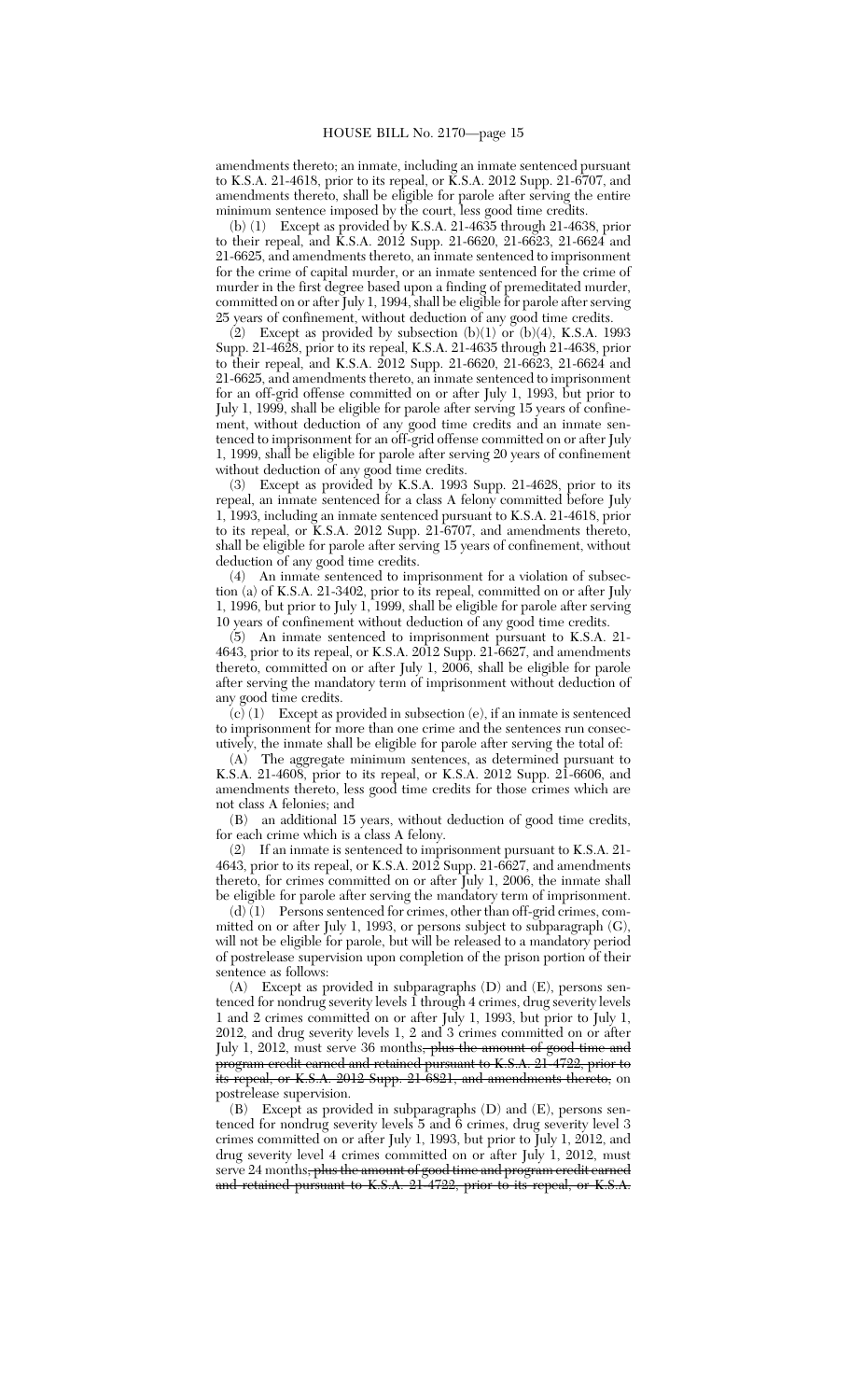2012 Supp. 21-6821, and amendments thereto, on postrelease supervision.<br> $(C)$ 

Except as provided in subparagraphs  $(D)$  and  $(E)$ , persons sentenced for nondrug severity levels 7 through 10 crimes, drug severity level 4 crimes committed on or after July 1, 1993, but prior to July 1, 2012, and drug severity level 5 crimes committed on or after July 1, 2012, must serve 12 months<del>, plus the amount of good time and program credit earned</del> and retained pursuant to K.S.A. 21-4722, prior to its repeal, or K.S.A. 2012 Supp. 21-6821, and amendments thereto, on postrelease supervision.

(D) *Persons sentenced to a term of imprisonment that includes a sentence for a sexually violent crime as defined in K.S.A. 22-3717, and amendments thereto, a sexually motivated crime in which the offender has been ordered to register pursuant to subsection (d)(1)(D)(vii) of K.S.A. 22- 3717, and amendments thereto, electronic solicitation, K.S.A. 21-3523, prior to its repeal, or K.S.A. 2012 Supp. 21-5509, and amendments thereto, or unlawful sexual relations, K.S.A. 21-3520, prior to its repeal, or K.S.A. 2012 Supp. 21-5512, and amendments thereto, shall serve the period of postrelease supervision as provided in subsections (d)(1)(A), (d)(1)(B) or (d)(1)(C) plus the amount of good time and program credit earned and retained pursuant to K.S.A. 21-4722, prior to its repeal, or K.S.A. 2012 Supp. 21-6821, and amendments thereto, on postrelease supervision.*

(i) *If* the sentencing judge shall impose the postrelease supervision period provided in subparagraph (d)(1)(A), (d)(1)(B) or (d)(1)(C), unless <del>the judge</del> finds substantial and compelling reasons to impose a departure based upon a finding that the current crime of conviction was sexually motivated. In that event, departure may be imposed to extend the postrelease supervision to a period of up to 60 months.

(ii) If the sentencing judge departs from the presumptive postrelease supervision period, the judge shall state on the record at the time of sentencing the substantial and compelling reasons for the departure. Departures in this section are subject to appeal pursuant to K.S.A. 21-4721, prior to its repeal, or K.S.A. 2012 Supp. 21-6820, and amendments thereto.

(iii) In determining whether substantial and compelling reasons exist, the court shall consider:

(a) Written briefs or oral arguments submitted by either the defendant or the state;

(b) any evidence received during the proceeding;

(c) the presentence report, the victim's impact statement and any psychological evaluation as ordered by the court pursuant to subsection  $\overline{e}$ ) of K.S.A. 21-4714, prior to its repeal, or subsection  $\overline{e}$ ) of K.S.A. 2012 Supp. 21-6813, and amendments thereto; and

 $\overline{d}$  any other evidence the court finds trustworthy and reliable.

(iv) The sentencing judge may order that a psychological evaluation be prepared and the recommended programming be completed by the offender. The department of corrections or the prisoner review board shall ensure that court ordered sex offender treatment be carried out.

(v) In carrying out the provisions of subparagraph *subsection*  $(d)(1)(D)$ , the court shall refer to K.S.A. 21-4718, prior to its repeal, or K.S.A. 2012 Supp. 21-6817, and amendments thereto.

(vi) Upon petition *and payment of any restitution ordered pursuant to K.S.A. 2012 Supp. 21-6604, and amendments thereto*, the prisoner review board may provide for early discharge from the postrelease supervision period *imposed pursuant to subsection (d)(1)(D)(i)* upon completion of court ordered programs and completion of the presumptive postrelease supervision period, as determined by the crime of conviction, pursuant to subparagraph *subsection*  $(d)(1)(A)$ ,  $(d)(1)(B)$  or  $(d)(1)(C)$ . Early discharge from postrelease supervision is at the discretion of the board.

(vii) Persons convicted of crimes deemed sexually violent or sexually motivated shall be registered according to the offender registration act, K.S.A. 22-4901 through 22-4910, and amendments thereto.

(viii) Persons convicted of K.S.A. 21-3510 or 21-3511, prior to their repeal, or K.S.A. 2012 Supp. 21-5508, and amendments thereto, shall be required to participate in a treatment program for sex offenders during the postrelease supervision period.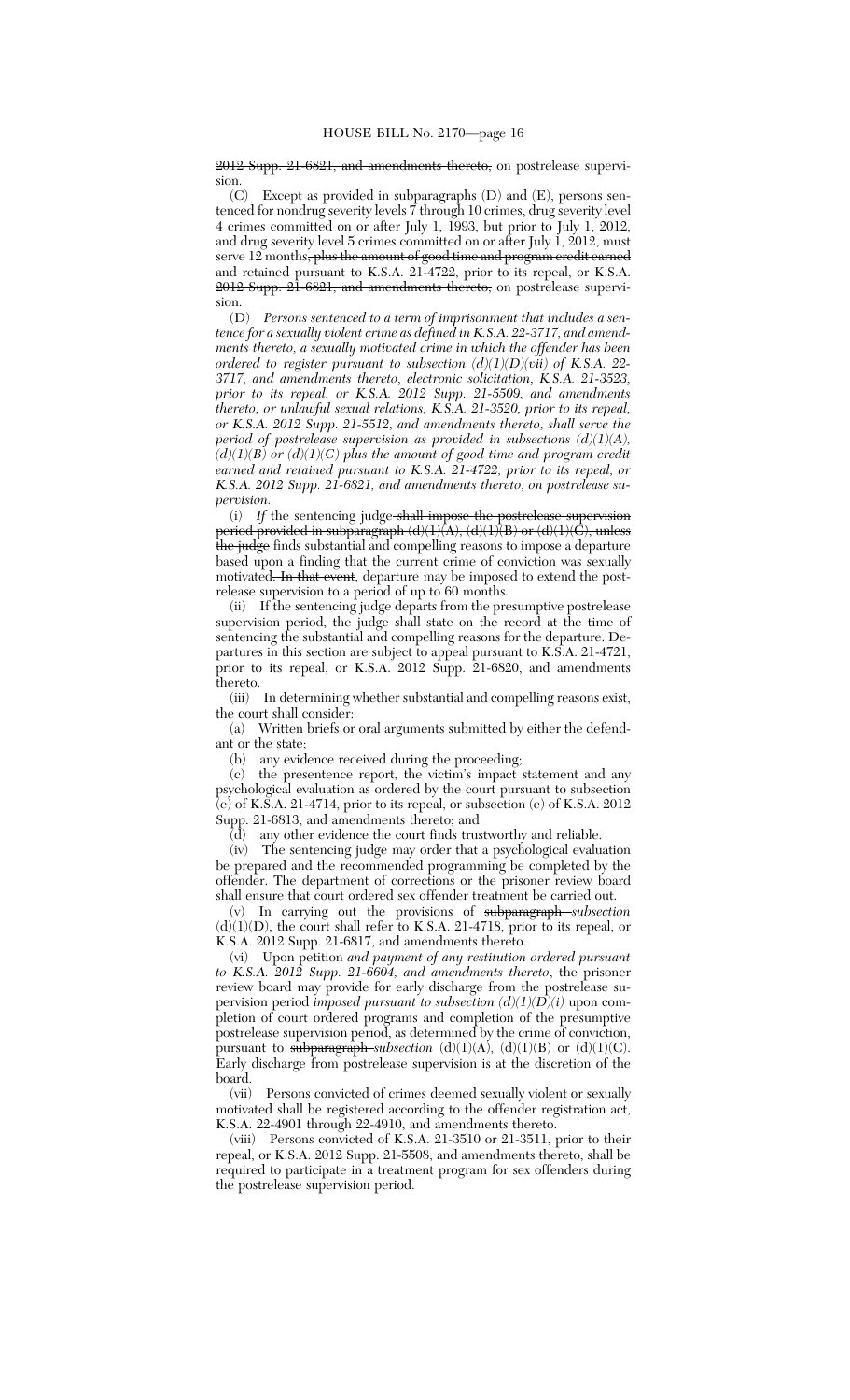*(2) Persons serving a period of postrelease supervision pursuant to subsections (d)(1)(A), (d)(1)(B) or (d)(1)(C) may petition the prisoner review board for early discharge. Upon payment of restitution, the prisoner review board may provide for early discharge.*

*(3) Persons serving a period of incarceration for a supervision violation shall not have the period of postrelease supervision modified until such person is released and returned to postrelease supervision.*

*(4) Offenders whose crime of conviction was committed on or after July 1, 2013, and whose probation, assignment to a community correctional services program, suspension of sentence or nonprison sanction is revoked pursuant to subsection (c) of K.S.A. 22-3716, and amendments thereto, or whose underlying prison term expires while serving a sanction pursuant to subsection*  $(c)(1)(C)$  *or*  $(c)(1)(D)$  *of K.S.A. 22-3716, and amendments thereto, shall serve a period of postrelease supervision upon the completion of the underlying prison term.*

(E) The period of postrelease supervision provided in subparagraphs (A) and (B) may be reduced by up to 12 months and the period of postrelease supervision provided in subparagraph (C) may be reduced by up to six months based on the offender's compliance with conditions of supervision and overall performance while on postrelease supervision. The reduction in the supervision period shall be on an earned basis pursuant to rules and regulations adopted by the secretary of corrections.

(F) In cases where sentences for crimes from more than one severity level have been imposed, the offender shall serve the longest period of postrelease supervision as provided by this section available for any crime upon which sentence was imposed irrespective of the severity level of the crime. Supervision periods will not aggregate.

(G) Except as provided in subsection (u), persons convicted of a sexually violent crime committed on or after July 1, 2006, and who are released from prison, shall be released to a mandatory period of postrelease supervision for the duration of the person's natural life.

 $\sqrt{(2)}$  As used in this subsection, "sexually violent crime" means:

(A) Rape, K.S.A. 21-3502, prior to its repeal, or K.S.A. 2012 Supp. 21-5503, and amendments thereto;

(B) indecent liberties with a child, K.S.A. 21-3503, prior to its repeal, or subsection (a) of K.S.A. 2012 Supp. 21-5506, and amendments thereto; (C) aggravated indecent liberties with a child, K.S.A. 21-3504, prior

to its repeal, or subsection (b) of K.S.A. 2012 Supp. 21-5506, and amendments thereto;

(D) criminal sodomy, subsection (a)(2) and (a)(3) of K.S.A. 21-3505, prior to its repeal, or subsection (a)(3) and (a)(4) of K.S.A. 2012 Supp. 21-5504, and amendments thereto;

(E) aggravated criminal sodomy, K.S.A. 21-3506, prior to its repeal, or subsection (b) of K.S.A. 2012 Supp. 21-5504, and amendments thereto; (F) indecent solicitation of a child, K.S.A. 21-3510, prior to its repeal,

or subsection (a) of K.S.A. 2012 Supp. 21-5508, and amendments thereto; (G) aggravated indecent solicitation of a child, K.S.A. 21-3511, prior

to its repeal, or subsection (b) of K.S.A. 2012 Supp. 21-5508, and amendments thereto;

(H) sexual exploitation of a child, K.S.A. 21-3516, prior to its repeal, or K.S.A. 2012 Supp. 21-5510, and amendments thereto;

(I) aggravated sexual battery, K.S.A. 21-3518, prior to its repeal, or subsection (b) of K.S.A. 2012 Supp. 21-5505, and amendments thereto;

(J) aggravated incest, K.S.A. 21-3603, prior to its repeal, or subsection (b) of K.S.A. 2012 Supp. 21-5604, and amendments thereto; or

(K) an attempt, conspiracy or criminal solicitation, as defined in K.S.A. 21-3301, 21-3302 or 21-3303, prior to their repeal, or K.S.A. 2012 Supp. 21-5301, 21-5302 or 21-5303, and amendments thereto, of a sexually violent crime as defined in this section.

(3) As used in this subsection, ''sexually motivated'' means that one of the purposes for which the defendant committed the crime was for the purpose of the defendant's sexual gratification.

(e) If an inmate is sentenced to imprisonment for a crime committed while on parole or conditional release, the inmate shall be eligible for parole as provided by subsection (c), except that the prisoner review board may postpone the inmate's parole eligibility date by assessing a penalty not exceeding the period of time which could have been assessed if the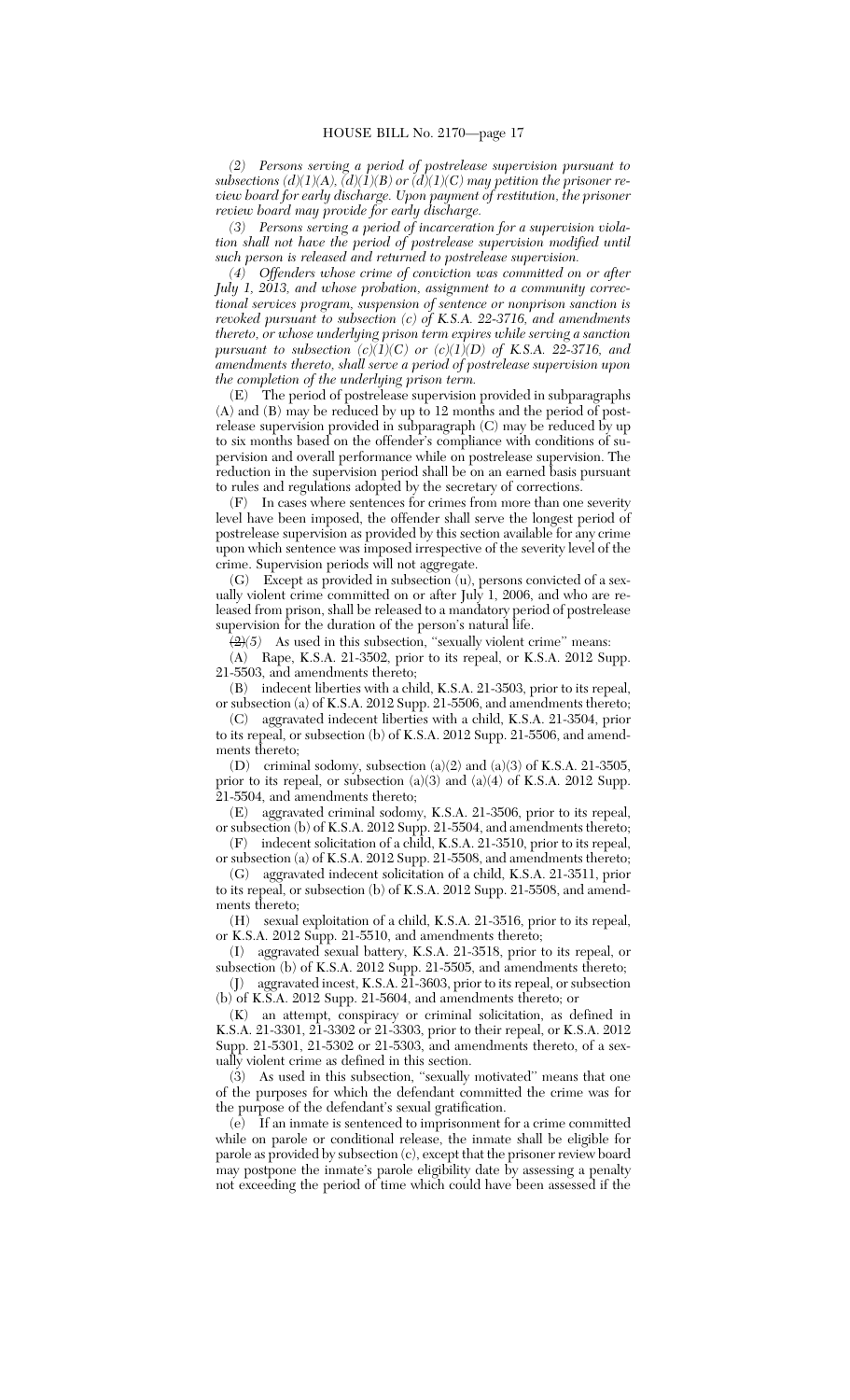inmate's parole or conditional release had been violated for reasons other than conviction of a crime.

(f) If a person is sentenced to prison for a crime committed on or after July 1, 1993, while on probation, parole, conditional release or in a community corrections program, for a crime committed prior to July 1, 1993, and the person is not eligible for retroactive application of the sentencing guidelines and amendments thereto pursuant to K.S.A. 21- 4724, prior to its repeal, the new sentence shall not be aggregated with the old sentence, but shall begin when the person is paroled or reaches the conditional release date on the old sentence. If the offender was past the offender's conditional release date at the time the new offense was committed, the new sentence shall not be aggregated with the old sentence but shall begin when the person is ordered released by the prisoner review board or reaches the maximum sentence expiration date on the old sentence, whichever is earlier. The new sentence shall then be served as otherwise provided by law. The period of postrelease supervision shall be based on the new sentence, except that those offenders whose old sentence is a term of imprisonment for life, imposed pursuant to K.S.A. 1993 Supp. 21-4628, prior to its repeal, or an indeterminate sentence with a maximum term of life imprisonment, for which there is no conditional release or maximum sentence expiration date, shall remain on postrelease supervision for life or until discharged from supervision by the prisoner review board.

(g) Subject to the provisions of this section, the prisoner review board may release on parole those persons confined in institutions who are eligible for parole when: (1) The board believes that the inmate should be released for hospitalization, deportation or to answer the warrant or other process of a court and is of the opinion that there is reasonable probability that the inmate can be released without detriment to the community or to the inmate; or (2) the secretary of corrections has reported to the board in writing that the inmate has satisfactorily completed the programs required by any agreement entered under K.S.A. 75-5210a, and amendments thereto, or any revision of such agreement, and the board believes that the inmate is able and willing to fulfill the obligations of a law abiding citizen and is of the opinion that there is reasonable probability that the inmate can be released without detriment to the community or to the inmate. Parole shall not be granted as an award of clemency and shall not be considered a reduction of sentence or a pardon.

(h) The prisoner review board shall hold a parole hearing at least the month prior to the month an inmate will be eligible for parole under subsections (a), (b) and (c). At least one month preceding the parole hearing, the county or district attorney of the county where the inmate was convicted shall give written notice of the time and place of the public comment sessions for the inmate to any victim of the inmate's crime who is alive and whose address is known to the county or district attorney or, if the victim is deceased, to the victim's family if the family's address is known to the county or district attorney. Except as otherwise provided, failure to notify pursuant to this section shall not be a reason to postpone a parole hearing. In the case of any inmate convicted of an off-grid felony or a class A felony, the secretary of corrections shall give written notice of the time and place of the public comment session for such inmate at least one month preceding the public comment session to any victim of such inmate's crime or the victim's family pursuant to K.S.A. 74-7338, and amendments thereto. If notification is not given to such victim or such victim's family in the case of any inmate convicted of an off-grid felony or a class A felony, the board shall postpone a decision on parole of the inmate to a time at least 30 days after notification is given as provided in this section. Nothing in this section shall create a cause of action against the state or an employee of the state acting within the scope of the employee's employment as a result of the failure to notify pursuant to this section. If granted parole, the inmate may be released on parole on the date specified by the board, but not earlier than the date the inmate is eligible for parole under subsections (a), (b) and (c). At each parole hearing and, if parole is not granted, at such intervals thereafter as it determines appropriate, the board shall consider: (1) Whether the inmate has satisfactorily completed the programs required by any agreement entered under K.S.A. 75-5210a, and amendments thereto, or any revision of such agreement; and (2) all pertinent information regarding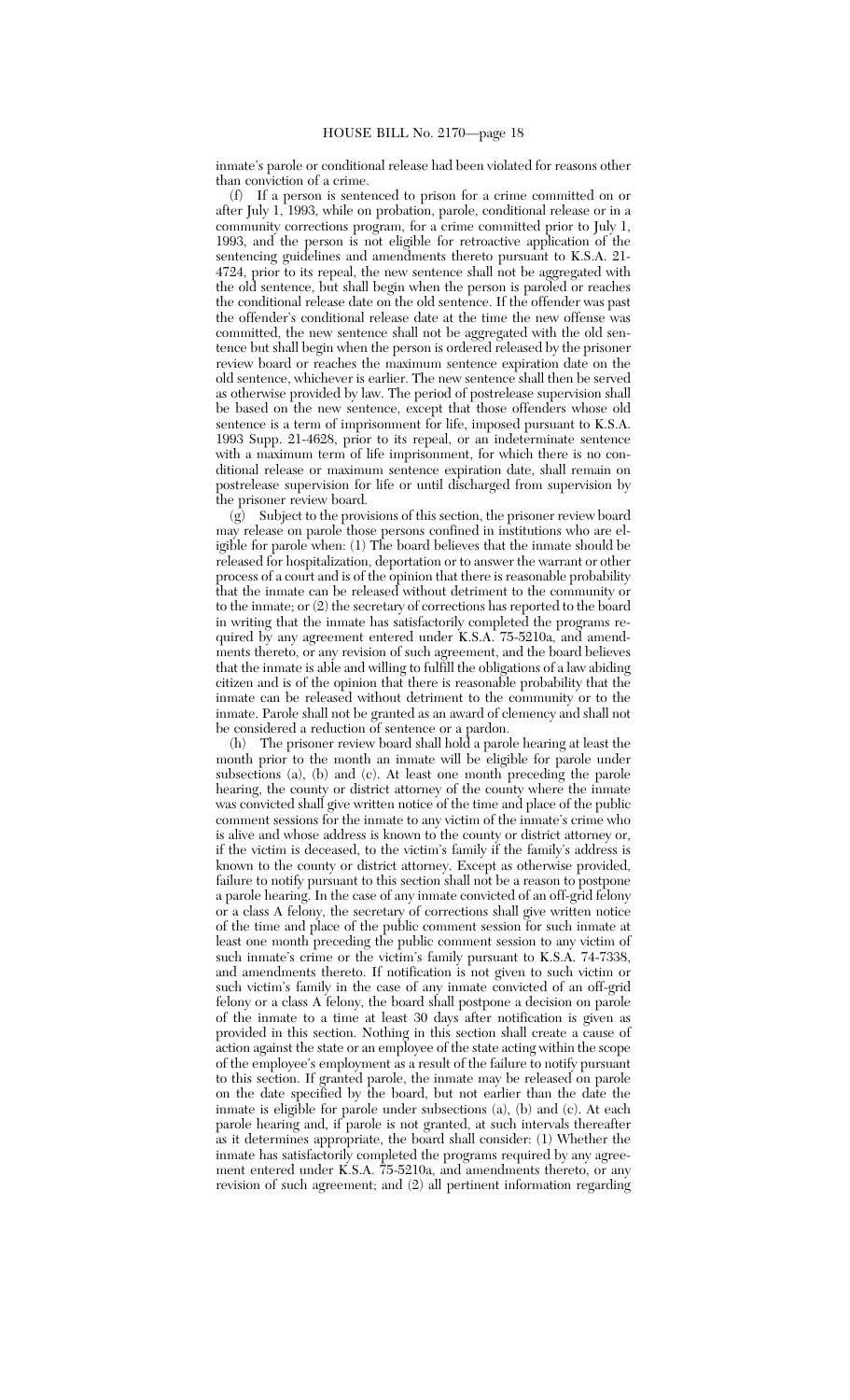such inmate, including, but not limited to, the circumstances of the offense of the inmate; the presentence report; the previous social history and criminal record of the inmate; the conduct, employment, and attitude of the inmate in prison; the reports of such physical and mental examinations as have been made, including, but not limited to, risk factors revealed by any risk assessment of the inmate; comments of the victim and the victim's family including in person comments, contemporaneous comments and prerecorded comments made by any technological means; comments of the public; official comments; any recommendation by the staff of the facility where the inmate is incarcerated; proportionality of the time the inmate has served to the sentence a person would receive under the Kansas sentencing guidelines for the conduct that resulted in the inmate's incarceration; and capacity of state correctional institutions.

In those cases involving inmates sentenced for a crime committed after July 1, 1993, the prisoner review board will review the inmate's proposed release plan. The board may schedule a hearing if they desire. The board may impose any condition they deem necessary to insure public safety, aid in the reintegration of the inmate into the community, or items not completed under the agreement entered into under K.S.A. 75- 5210a, and amendments thereto. The board may not advance or delay an inmate's release date. Every inmate while on postrelease supervision shall remain in the legal custody of the secretary of corrections and is subject

to the orders of the secretary.<br>(j) (1) Before ordering the Before ordering the parole of any inmate, the prisoner review board shall have the inmate appear either in person or via a video conferencing format and shall interview the inmate unless impractical because of the inmate's physical or mental condition or absence from the institution. Every inmate while on parole shall remain in the legal custody of the secretary of corrections and is subject to the orders of the secretary. Whenever the board formally considers placing an inmate on parole and no agreement has been entered into with the inmate under K.S.A. 75- 5210a, and amendments thereto, the board shall notify the inmate in writing of the reasons for not granting parole. If an agreement has been entered under K.S.A. 75-5210a, and amendments thereto, and the inmate has not satisfactorily completed the programs specified in the agreement, or any revision of such agreement, the board shall notify the inmate in writing of the specific programs the inmate must satisfactorily complete before parole will be granted. If parole is not granted only because of a failure to satisfactorily complete such programs, the board shall grant parole upon the secretary's certification that the inmate has successfully completed such programs. If an agreement has been entered under K.S.A. 75-5210a, and amendments thereto, and the secretary of corrections has reported to the board in writing that the inmate has satisfactorily completed the programs required by such agreement, or any revision thereof, the board shall not require further program participation. However, if the board determines that other pertinent information regarding the inmate warrants the inmate's not being released on parole, the board shall state in writing the reasons for not granting the parole. If parole is denied for an inmate sentenced for a crime other than a class A or class B felony or an off-grid felony, the board shall hold another parole hearing for the inmate not later than one year after the denial unless the board finds that it is not reasonable to expect that parole would be granted at a hearing if held in the next three years or during the interim period of a deferral. In such case, the board may defer subsequent parole hearings for up to three years but any such deferral by the board shall require the board to state the basis for its findings. If parole is denied for an inmate sentenced for a class A or class B felony or an off-grid felony, the board shall hold another parole hearing for the inmate not later than three years after the denial unless the board finds that it is not reasonable to expect that parole would be granted at a hearing if held in the next 10 years or during the interim period of a deferral. In such case, the board may defer subsequent parole hearings for up to 10 years, but any such deferral shall require the board to state the basis for its findings.

 $(2)$  Inmates sentenced for a class A or class B felony who have not had a board hearing in the five years prior to July 1, 2010, shall have such inmates' cases reviewed by the board on or before July 1, 2012. Such review shall begin with the inmates with the oldest deferral date and progress to the most recent. Such review shall be done utilizing existing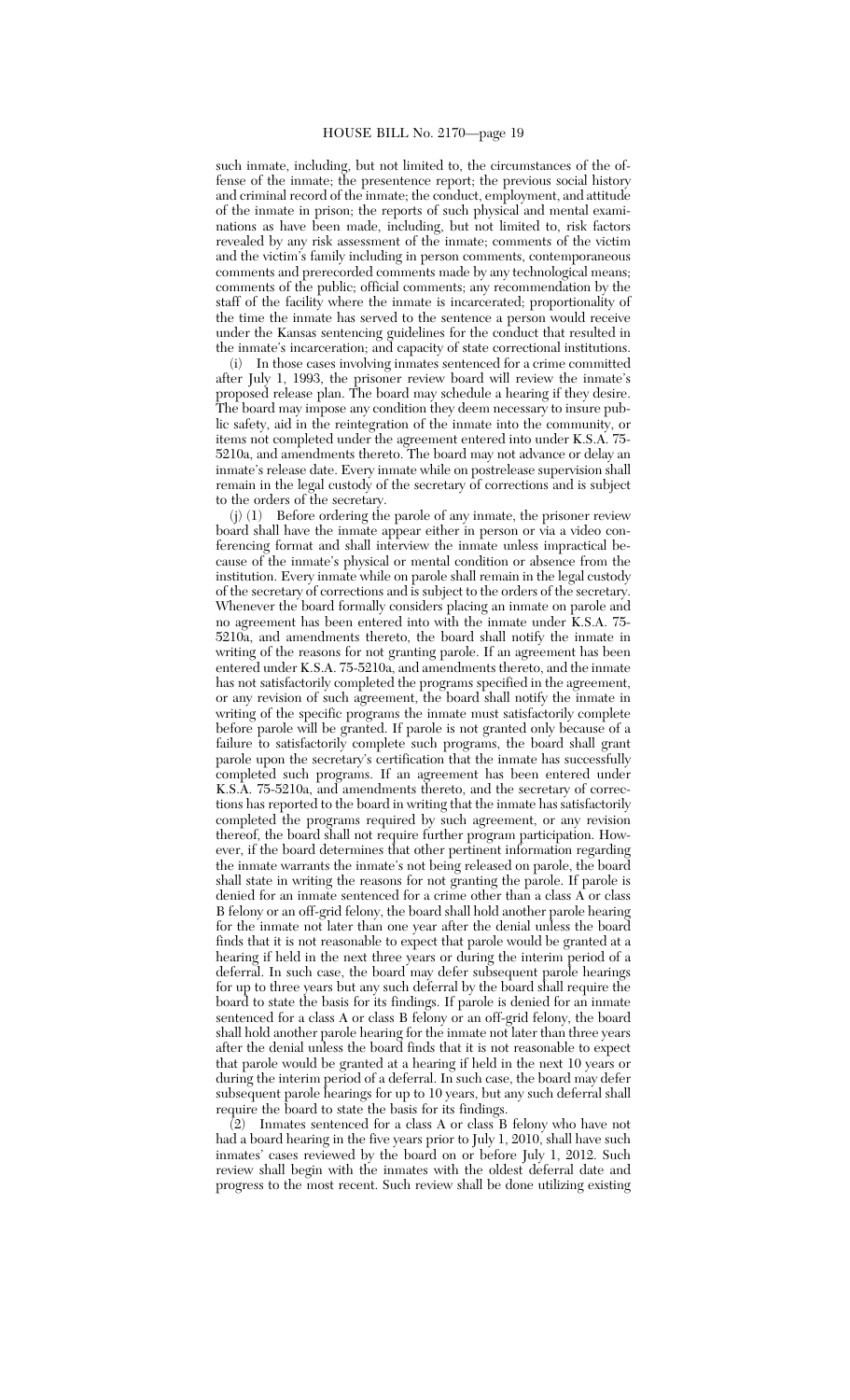resources unless the board determines that such resources are insufficient. If the board determines that such resources are insufficient, then the provisions of this paragraph are subject to appropriations therefor.

 $(k)$  (1) Parolees and persons on postrelease supervision shall be assigned, upon release, to the appropriate level of supervision pursuant to the criteria established by the secretary of corrections.

(2) Parolees and persons on postrelease supervision are, and shall agree in writing to be, subject to search or seizure by a parole officer or a department of corrections enforcement, apprehension and investigation officer, at any time of the day or night, with or without a search warrant and with or without cause. Nothing in this subsection shall be construed to authorize such officers to conduct arbitrary or capricious searches or searches for the sole purpose of harassment.

(3) Parolees and persons on postrelease supervision are, and shall agree in writing to be, subject to search or seizure by any law enforcement officer based on reasonable suspicion of the person violating conditions of parole or postrelease supervision or reasonable suspicion of criminal activity. Any law enforcement officer who conducts such a search shall submit a written report to the appropriate parole officer no later than the close of the next business day after such search. The written report shall include the facts leading to such search, the scope of such search and any findings resulting from such search.

(l) The prisoner review board shall promulgate rules and regulations in accordance with K.S.A. 77-415 et seq., and amendments thereto, not inconsistent with the law and as it may deem proper or necessary, with respect to the conduct of parole hearings, postrelease supervision reviews, revocation hearings, orders of restitution, reimbursement of expenditures by the state board of indigents' defense services and other conditions to be imposed upon parolees or releasees. Whenever an order for parole or postrelease supervision is issued it shall recite the conditions thereof.

(m) Whenever the prisoner review board orders the parole of an inmate or establishes conditions for an inmate placed on postrelease supervision, the board:

(1) Unless it finds compelling circumstances which would render a plan of payment unworkable, shall order as a condition of parole or postrelease supervision that the parolee or the person on postrelease supervision pay any transportation expenses resulting from returning the parolee or the person on postrelease supervision to this state to answer criminal charges or a warrant for a violation of a condition of probation, assignment to a community correctional services program, parole, conditional release or postrelease supervision;

(2) to the extent practicable, shall order as a condition of parole or postrelease supervision that the parolee or the person on postrelease supervision make progress towards or successfully complete the equivalent of a secondary education if the inmate has not previously completed such educational equivalent and is capable of doing so;

(3) may order that the parolee or person on postrelease supervision perform community or public service work for local governmental agencies, private corporations organized not-for-profit or charitable or social service organizations performing services for the community;

(4) may order the parolee or person on postrelease supervision to pay the administrative fee imposed pursuant to K.S.A. 22-4529, and amendments thereto, unless the board finds compelling circumstances which would render payment unworkable;

(5) unless it finds compelling circumstances which would render a plan of payment unworkable, shall order that the parolee or person on postrelease supervision reimburse the state for all or part of the expenditures by the state board of indigents' defense services to provide counsel and other defense services to the person. In determining the amount and method of payment of such sum, the prisoner review board shall take account of the financial resources of the person and the nature of the burden that the payment of such sum will impose. Such amount shall not exceed the amount claimed by appointed counsel on the payment voucher for indigents' defense services or the amount prescribed by the board of indigents' defense services reimbursement tables as provided in K.S.A. 22-4522, and amendments thereto, whichever is less, minus any previous payments for such services;

shall order that the parolee or person on postrelease supervision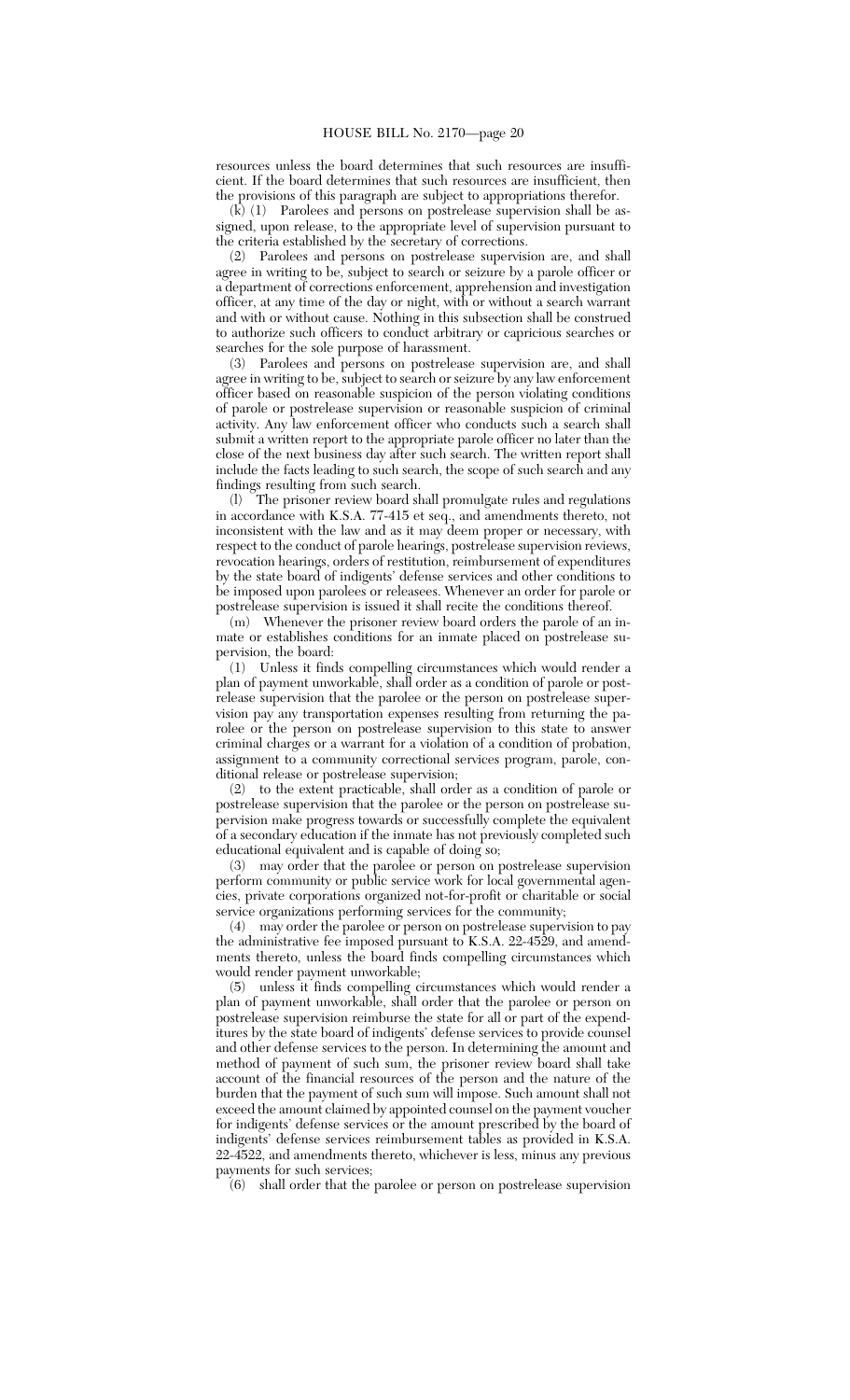agree in writing to be subject to search or seizure by a parole officer or a department of corrections enforcement, apprehension and investigation officer, at any time of the day or night, with or without a search warrant and with or without cause. Nothing in this subsection shall be construed to authorize such officers to conduct arbitrary or capricious searches or searches for the sole purpose of harassment; and

(7) shall order that the parolee or person on postrelease supervision agree in writing to be subject to search or seizure by any law enforcement officer based on reasonable suspicion of the person violating conditions of parole or postrelease supervision or reasonable suspicion of criminal activity.

(n) If the court which sentenced an inmate specified at the time of sentencing the amount and the recipient of any restitution ordered as a condition of parole or postrelease supervision, the prisoner review board shall order as a condition of parole or postrelease supervision that the inmate pay restitution in the amount and manner provided in the journal entry unless the board finds compelling circumstances which would render a plan of restitution unworkable.

(o) Whenever the prisoner review board grants the parole of an inmate, the board, within 14 days of the date of the decision to grant parole, shall give written notice of the decision to the county or district attorney of the county where the inmate was sentenced.

(p) When an inmate is to be released on postrelease supervision, the secretary, within 30 days prior to release, shall provide the county or district attorney of the county where the inmate was sentenced written notice of the release date.

(q) Inmates shall be released on postrelease supervision upon the termination of the prison portion of their sentence. Time served while on postrelease supervision will vest.

(r) An inmate who is allocated regular good time credits as provided in K.S.A. 22-3725, and amendments thereto, may receive meritorious good time credits in increments of not more than 90 days per meritorious act. These credits may be awarded by the secretary of corrections when an inmate has acted in a heroic or outstanding manner in coming to the assistance of another person in a life threatening situation, preventing injury or death to a person, preventing the destruction of property or taking actions which result in a financial savings to the state.

(s) The provisions of subsections  $(d)(1)(A)$ ,  $(d)(1)(B)$ ,  $(d)(1)(C)$  and  $\left(d\right)\left(1\right)\left(E\right)$  shall be applied retroactively as provided in subsection (t).

(t) For offenders sentenced prior to May 25, 2000 *July 1, 2013*, who are eligible for modification of their postrelease supervision obligation, the department of corrections shall modify the period of postrelease supervision as provided for by this section*:*

*(1) On or before September 1, 2013,* for offenders convicted of*:*

*(A)* Severity levels 9 and 10 crimes on the sentencing guidelines grid for nondrug crimes and*;*

*(B)* severity level 4 crimes *on the sentencing guidelines grid for drug crimes committed prior to July 1, 2012; and*

*(C) severity level 5 crimes* on the sentencing guidelines grid for drug crimes on or before September 1, 2000 *committed on and after July 1, 2012*;

*(2) on or before November 1, 2013,* for offenders convicted of*:*

*(A)* Severity levels *6,* 7 and 8 crimes on the sentencing guidelines grid for nondrug crimes*;*

*(B) level 3 crimes on the sentencing guidelines grid for drug crimes committed prior to July 1, 2012; and*

*(C) level 4 crimes on the sentencing guidelines grid for drug crimes committed on or after July 1, 2012* on or before November 1, 2000; and

*(3) on or before January 1, 2014,* for offenders convicted of*:*

*(A)* Severity levels *1, 2, 3, 4 and* 5 and 6 crimes on the sentencing guidelines grid for nondrug crimes and*;*

*(B)* severity level 3 *levels 1 and 2 crimes on the sentencing guidelines grid for drug crimes committed at any time; and*

*(C) severity level 3* crimes on the sentencing guidelines grid for drug crimes on or before January 1, 2001 *committed on or after July 1, 2012*.

(u) An inmate sentenced to imprisonment pursuant to K.S.A. 21- 4643, prior to its repeal, or K.S.A. 2012 Supp. 21-6627, and amendments thereto, for crimes committed on or after July 1, 2006, shall be placed on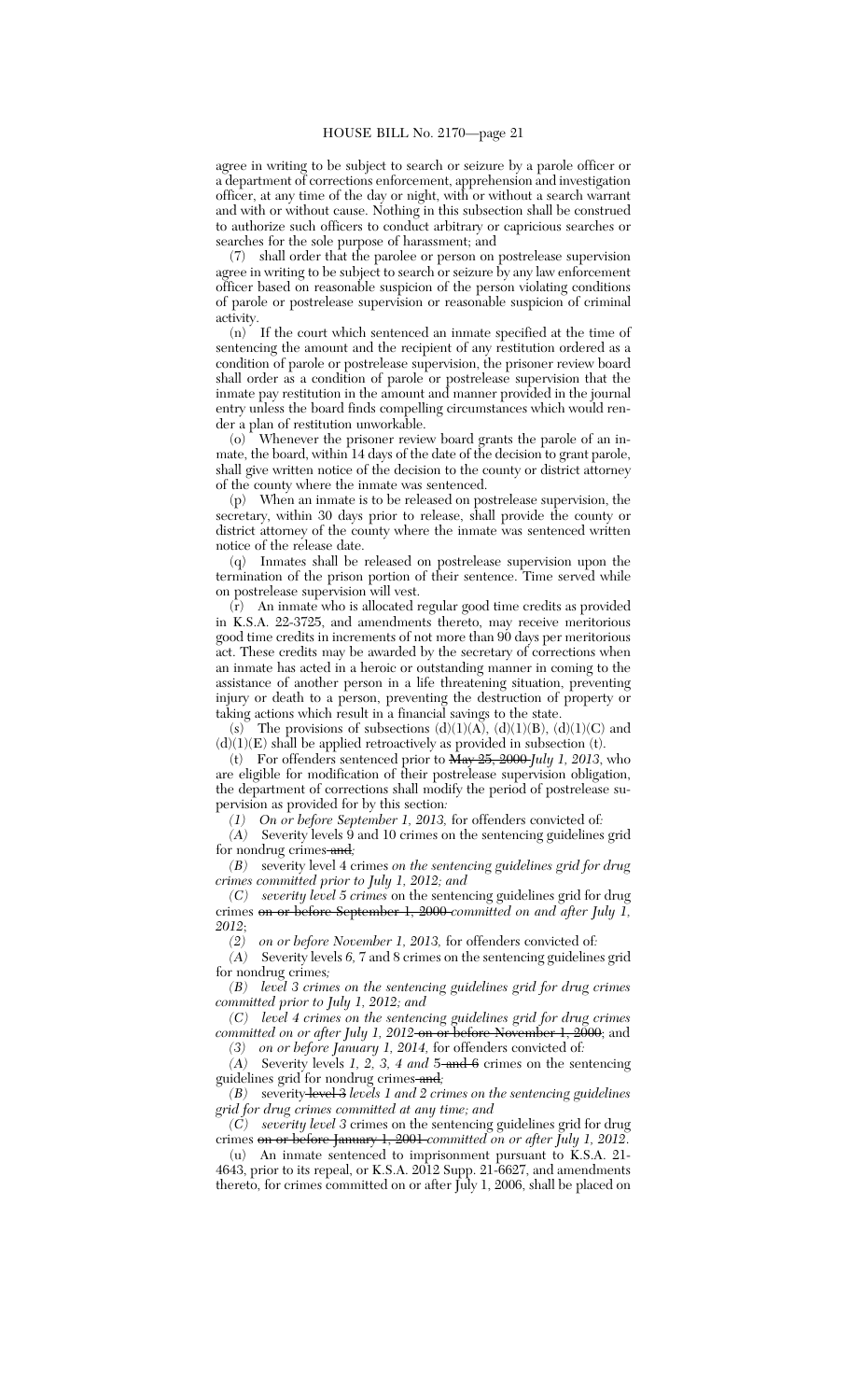parole for life and shall not be discharged from supervision by the prisoner review board. When the board orders the parole of an inmate pursuant to this subsection, the board shall order as a condition of parole that the inmate be electronically monitored for the duration of the inmate's natural life.

(v) Whenever the prisoner review board orders a person to be electronically monitored pursuant to this section, or the court orders a person to be electronically monitored pursuant to subsection (r) of K.S.A. 2012 Supp. 21-6604, and amendments thereto, the board shall order the person to reimburse the state for all or part of the cost of such monitoring. In determining the amount and method of payment of such sum, the board shall take account of the financial resources of the person and the nature of the burden that the payment of such sum will impose.

 $(w)$  (1) On and after July 1, 2012, for any inmate who is a sex offender, as defined in K.S.A. 22-4902, and amendments thereto, whenever the prisoner review board orders the parole of such inmate or establishes conditions for such inmate placed on postrelease supervision, such inmate shall agree in writing to not possess pornographic materials.

(A) As used in this subsection, ''pornographic materials'' means: Any obscene material or performance depicting sexual conduct, sexual contact or a sexual performance; and any visual depiction of sexually explicit conduct.

(B) As used in this subsection, all other terms have the meanings provided by K.S.A. 2012 Supp. 21-5510, and amendments thereto.

(2) The provisions of this subsection shall be applied retroactively to every sex offender, as defined in K.S.A. 22-4902, and amendments thereto, who is on parole or postrelease supervision on July 1, 2012. The prisoner review board shall obtain the written agreement required by this subsection from such offenders as soon as practicable.

Sec. 7. K.S.A. 2012 Supp. 75-5217 is hereby amended to read as follows: 75-5217. (a) At any time during release on parole, conditional release or postrelease supervision, the secretary of corrections may issue a warrant for the arrest of a released inmate for violation of any of the conditions of release, or a notice to appear to answer to a charge of violation. Such notice shall be served personally upon the released inmate. The warrant shall authorize any law enforcement officer to arrest and deliver the released inmate to a place as provided by subsection (g). Any parole officer may arrest such released inmate without a warrant, or may deputize any other officer with power of arrest to do so by giving such officer a written or verbal arrest and detain order setting forth that the released inmate, in the judgment of the parole officer, has violated the conditions of the inmate's release. A written arrest and detain order delivered to the official in charge of the institution or place to which the released inmate is brought for detention shall be sufficient warrant for detaining the inmate. After making an arrest the parole officer shall present to the detaining authorities a similar arrest and detain order and statement of the circumstances of violation. Pending a hearing, as provided in this section, upon any charge of violation the released inmate shall remain incarcerated in the institution or place to which the inmate is taken for detention.

(b) Upon such arrest and detention, the parole officer shall notify the secretary of corrections, or the secretary's designee, within five days and shall submit in writing a report showing in what manner the released inmate had violated the conditions of release. After such notification is given to the secretary of corrections, or upon an arrest by warrant as herein provided, and the finding of probable cause pursuant to procedures established by the secretary of a violation of the released inmate's conditions of release, the secretary or the secretary's designee may cause the released inmate to be brought before the prisoner review board, its designee or designees, for a hearing on the violation charged, under such rules and regulations as the board may adopt, or may dismiss the charges that the released inmate has violated the conditions of release and order the released inmate to remain on parole, conditional release or post release supervision. It is within the discretion of the board whether such hearing requires the released inmate to appear personally before the board when such inmate's violation results from a conviction for a new felony or misdemeanor. An offender under determinant sentencing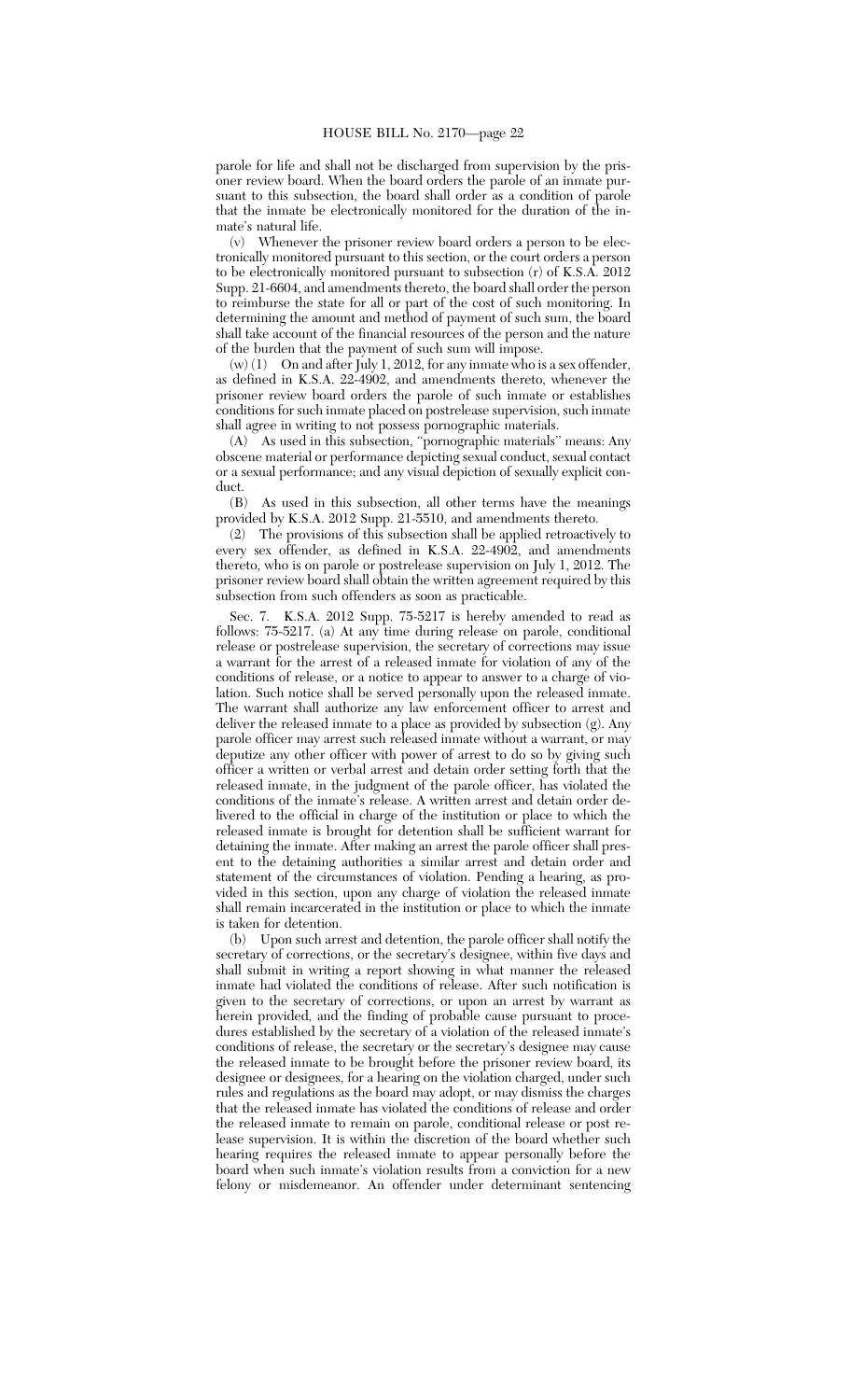whose violation does not result from a conviction of a new felony or misdemeanor may waive the right to a final revocation hearing before the board under such conditions and terms as may be prescribed by rules and regulations promulgated by the secretary of corrections. Relevant written statements made under oath shall be admitted and considered by the board, its designee or designees, along with other evidence presented at the hearing. If the violation is established to the satisfaction of the board, the board may continue or revoke the parole or conditional release, or enter such other order as the board may see fit. The revocation of release of inmates who are on a specified period of postrelease supervision shall be for a six-month period of confinement from the date of the revocation hearing before the board or the effective date of waiver of such hearing by the offender pursuant to rules and regulations promulgated by the board, if the violation does not result from a conviction for a new felony or misdemeanor. Such period of confinement may be reduced by not more than three months based on the inmate's conduct, work and program participation during the incarceration period. The reduction in the incarceration period shall be on an earned basis pursuant to rules and regulations adopted by the secretary of corrections.

(c) If the violation results from a conviction for a new felony, upon revocation, the inmate shall serve the entire *a period of confinement, to be determined by the prisoner review board, which shall not exceed the* remaining balance of the period of postrelease supervision*,* even if the new conviction did not result in the imposition of a new term of imprisonment.

(d) If the violation results from a conviction for a new misdemeanor, upon revocation, the inmate shall serve a period of confinement, to be determined by the prisoner review board, which shall not exceed the remaining balance of the period of postrelease supervision.

(e) In the event the released inmate reaches conditional release date as provided by K.S.A. 22-3718, and amendments thereto, after a finding of probable cause, pursuant to procedures established by the secretary of corrections of a violation of the released inmate's conditions of release, but prior to a hearing before the prisoner review board, the secretary of corrections shall be authorized to detain the inmate until the hearing by the board. The secretary shall then enforce the order issued by the board.

(f) If the secretary of corrections issues a warrant for the arrest of a released inmate for violation of any of the conditions of release and the released inmate is subsequently arrested in the state of Kansas, either pursuant to the warrant issued by the secretary of corrections or for any other reason, the released inmate's sentence shall not be credited with the period of time from the date of the issuance of the secretary's warrant to the date of the released inmate's arrest.

If a released inmate for whom a warrant has been issued by the secretary of corrections for violation of the conditions of release is subsequently arrested in another state, and the released inmate has been authorized as a condition of such inmate's release to reside in or travel to the state in which the released inmate was arrested, and the released inmate has not absconded from supervision, the released inmate's sentence shall not be credited with the period of time from the date of the issuance of the warrant to the date of the released inmate's arrest. If the released inmate for whom a warrant has been issued by the secretary of corrections for violation of the conditions of release is subsequently arrested in another state for reasons other than the secretary's warrant and the released inmate does not have authorization to be in the other state or if authorized to be in the other state has been charged by the secretary with having absconded from supervision, the released inmate's sentence shall not be credited with the period of time from the date of the issuance of the warrant by the secretary to the date the released inmate is first available to be returned to the state of Kansas. If the released inmate for whom a warrant has been issued by the secretary of corrections for violation of a condition of release is subsequently arrested in another state pursuant only to the secretary's warrant, the released inmate's sentence shall not be credited with the period of time from the date of the issuance of the secretary's warrant to the date of the released inmate's arrest, regardless of whether the released inmate's presence in the other state was authorized or the released inmate had absconded from supervision.

The secretary may issue a warrant for the arrest of a released inmate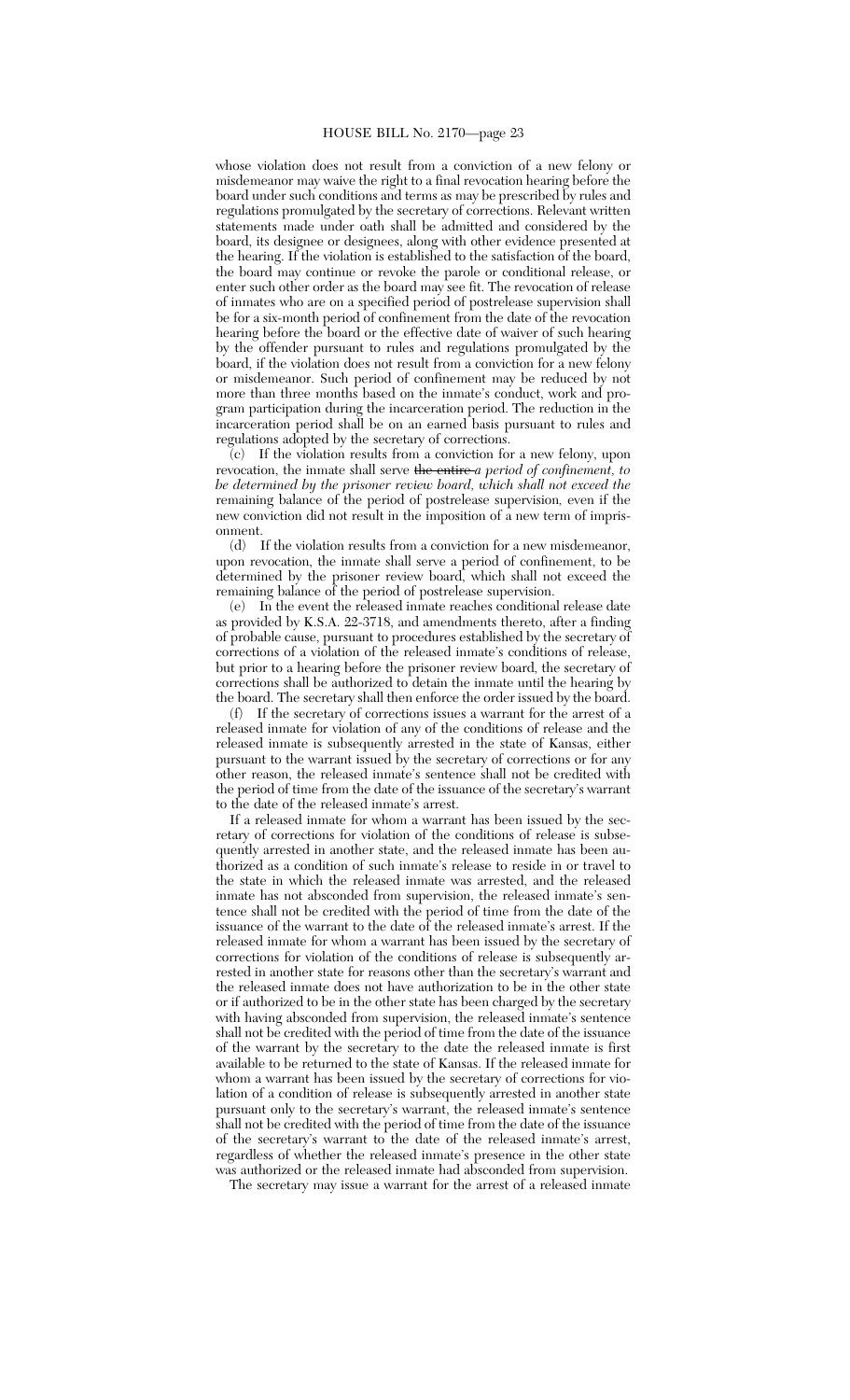for violation of any of the conditions of release and may direct that all reasonable means to serve the warrant and detain such released inmate be employed including, but not limited to, notifying the federal bureau of investigation of such violation and issuance of warrant and requesting from the federal bureau of investigation any pertinent information it may possess concerning the whereabouts of the released inmate.

(g) Law enforcement officers shall execute warrants issued by the secretary of corrections, and shall deliver the inmate named in the warrant to the jail used by the county where the inmate is arrested unless some other place is designated by the secretary, in the same manner as for the execution of any arrest warrant.

(h) For the purposes of this section, an inmate or released inmate is an individual under the supervision of the secretary of corrections, including, but not limited to, an individual on parole, conditional release, postrelease supervision, probation granted by another state or an individual supervised under any interstate compact in accordance with the provisions of the uniform act for out-of-state parolee supervision, K.S.A. 22- 4101 et seq*.*, and amendments thereto.

Sec. 8. K.S.A. 2012 Supp. 74-9101 is hereby amended to read as follows: 74-9101. (a) There is hereby established the Kansas sentencing commission.

(b) The commission shall:

(1) Develop a sentencing guideline model or grid based on fairness and equity and shall provide a mechanism for linking justice and corrections policies. The sentencing guideline model or grid shall establish rational and consistent sentencing standards which reduce sentence disparity, to include, but not be limited to, racial and regional biases which may exist under current sentencing practices. The guidelines shall specify the circumstances under which imprisonment of an offender is appropriate and a presumed sentence for offenders for whom imprisonment is appropriate, based on each appropriate combination of reasonable offense and offender characteristics. In developing its recommended sentencing guidelines, the commission shall take into substantial consideration current sentencing and release practices and correctional resources, including, but not limited to, the capacities of local and state correctional facilities. In its report, the commission shall make recommendations regarding whether there is a continued need for and what is the projected role of, if any, the prisoner review board and whether the policy of allocating good time credits for the purpose of determining an inmate's eligibility for parole or conditional release should be continued;

(2) consult with and advise the legislature with reference to the implementation, management, monitoring, maintenance and operations of the sentencing guidelines system;

(3) direct implementation of the sentencing guidelines system;

(4) assist in the process of training judges, county and district attorneys, court services officers, state parole officers, correctional officers, law enforcement officials and other criminal justice groups. For these purposes, the sentencing commission shall develop an implementation policy and shall construct an implementation manual for use in its training activities;

(5) receive presentence reports and journal entries for all persons who are sentenced for crimes committed on or after July 1, 1993, to develop post-implementation monitoring procedures and reporting methods to evaluate guideline sentences. In developing the evaluative criteria, the commission shall take into consideration rational and consistent sentencing standards which reduce sentence disparity to include, but not be limited to, racial and regional biases;

(6) advise and consult with the secretary of corrections and members of the legislature in developing a mechanism to link guidelines sentence practices with correctional resources and policies, including*,* but not limited to*,* the capacities of local and state correctional facilities. Such linkage shall include a review and determination of the impact of the sentencing guidelines on the state's prison population, review of corrections programs and a study of ways to more effectively utilize correction dollars and to reduce prison population;

(7) make recommendations relating to modification to the sentencing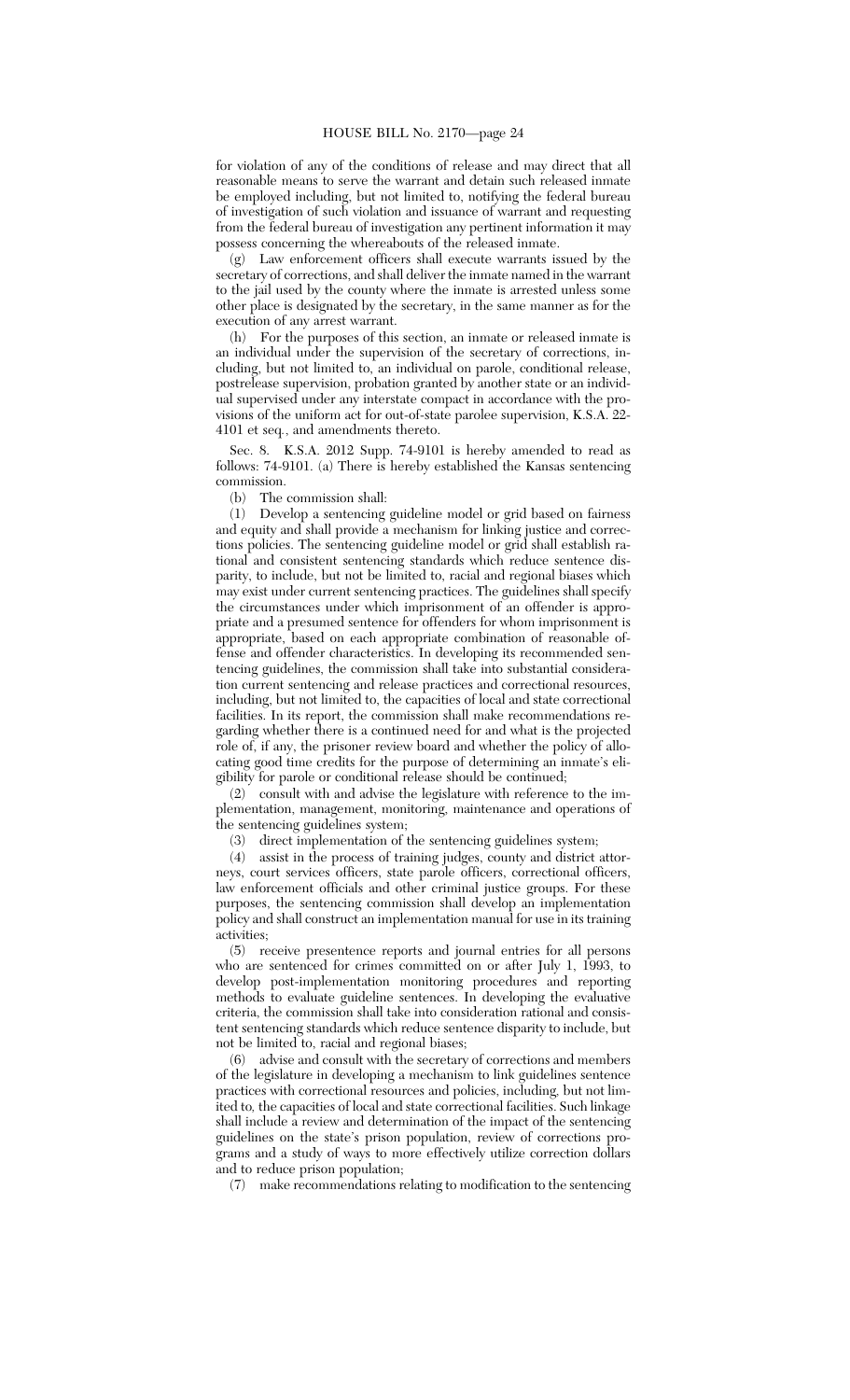guidelines as provided in K.S.A. 2012 Supp. 21-6822, and amendments thereto;<br> $(8)$ 

prepare and submit fiscal impact and correctional resource statement as provided in K.S.A. 74-9106, and amendments thereto;

(9) make recommendations to those responsible for developing a working philosophy of sentencing guideline consistency and rationality;

(10) develop prosecuting standards and guidelines to govern the conduct of prosecutors when charging persons with crimes and when engaging in plea bargaining;

 $(11)$  analyze problems in criminal justice, identify alternative solutions and make recommendations for improvements in criminal law, prosecution, community and correctional placement, programs, release procedures and related matters including study and recommendations concerning the statutory definition of crimes and criminal penalties and review of proposed criminal law changes;<br>(12) perform such other criminal just

(12) perform such other criminal justice studies or tasks as may be assigned by the governor or specifically requested by the legislature, department of corrections, the chief justice or the attorney general;

(13) develop a program plan which includes involvement of business and industry in the public or other social or fraternal organizations for admitting back into the mainstream those offenders who demonstrate both the desire and ability to reconstruct their lives during their incarceration or during conditional release;<br>(14) appoint a task force to make

appoint a task force to make recommendations concerning the consolidation of probation, parole and community corrections services;

(15) produce official inmate population projections annually on or before six weeks following the date of receipt of the data from the department of corrections. When the commission's projections indicate that the inmate population will exceed available prison capacity within two years of the date of the projection, the commission shall identify and analyze the impact of specific options for*:* (A) Reducing the number of prison admissions; or (B) adjusting sentence lengths for specific groups of offenders. Options for reducing the number of prison admissions shall include, but not be limited to, possible modification of both sentencing grids to include presumptive intermediate dispositions for certain categories of offenders. Intermediate sanction dispositions shall include, but not be limited to: Intensive supervision; short-term jail sentences; halfway houses; community-based work release; electronic monitoring and house arrest; substance abuse treatment; and pre-revocation incarceration. Intermediate sanction options shall include, but not be limited to, mechanisms to explicitly target offenders that would otherwise be placed in prison. Analysis of each option shall include an assessment of such option's impact on the overall size of the prison population, the effect on public safety and costs. In preparing the assessment, the commission shall review the experience of other states and shall review available research regarding the effectiveness of such option. The commission's findings relative to each sentencing policy option shall be presented to the governor and the joint committee on corrections and juvenile justice oversight no later than November 1;

(16) at the request of the governor or the joint committee on corrections and juvenile justice oversight, initiate and complete an analysis of other sentencing policy adjustments not otherwise evaluated by the commission;

(17) develop information relating to the number of offenders on postrelease supervision and subject to electronic monitoring for the duration of the person's natural life;

(18) determine the effect the mandatory sentencing established in K.S.A. 21-4642 and 21-4643, prior to their repeal, or K.S.A. 2012 Supp. 21-6626 and 21-6627, and amendments thereto, would have on the number of offenders civilly committed to a treatment facility as a sexually violent predator as provided pursuant to K.S.A. 59-29a01 et seq., and amendments thereto;

(19) assume the designation and functions of the state statistical analysis center. All criminal justice agencies, as defined in subsection (c) of K.S.A. 22-4701, and amendments thereto, and the juvenile justice authority shall provide any data or information, including juvenile offender information, requested by the commission to facilitate the function of the state statistical analysis center; and